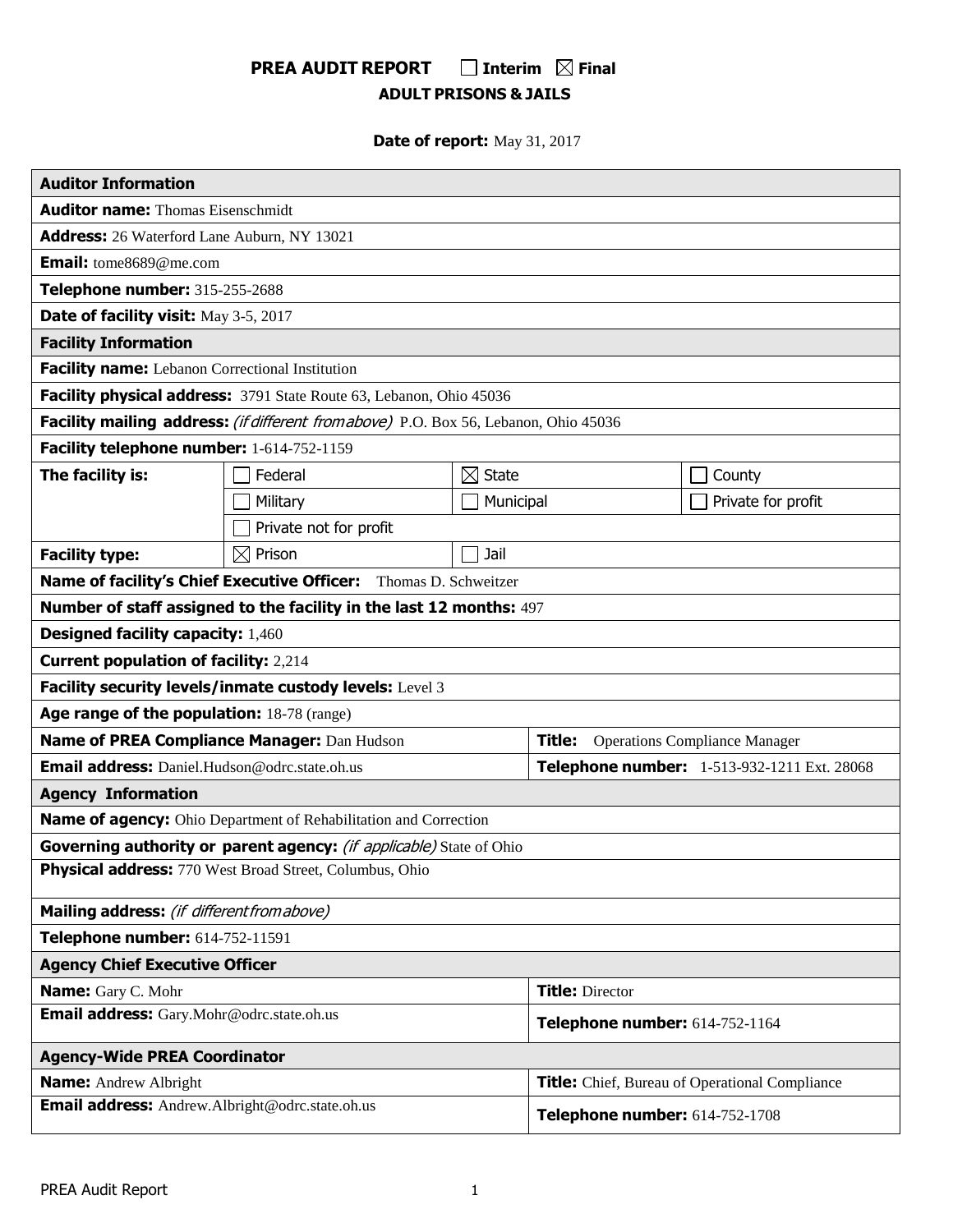# **AUDITFINDINGS**

# **NARRATIVE**

The PREA audit of the Lebanon Correctional Institution was conducted on May 3-5, 2017 by Auditor Thomas Eisenschmidt. The auditor received the PREA Pre-Audit Questionnaire and supporting documents on a thumb drive provided by the agency 5 weeks prior to the audit. The auditor reviewed this documentation prior to his arrival.

This was the second PREA auidt for Lebanon. The auditor took part in the three day ACA reaccreditation process prior to the PREA audit. As a result the majority of the physical site was toured prior to the actual start of the PREA audit with the rest of the grounds being seen during the conduct of the audit. The entrance briefing for the PREA audit was held on April 26, 2017 with Warden Thomas Schweitzer, Deputy Warden Douglas Luneke, Deputy Warden Marva Allen, Dan Hudson, Program Administrator/ PREA and Mark Stegemoller, PREA Compliance Administrator-Bureau of Operational Compliance in attendance. The auditor gave a brief overview of the audit process and once it was completed the interview portion of the review began. A list of random inmates from each of the housing units (22 inmates), inmates disclosing prior victimization (4), inmates identifying as LGBTI (4) ), a limited English speaking inmate (1), and segregated housing unit inmates (2) were interviewed. Thirty three 33 inmate interviews were conducted while on site..

Once the inmate interviews were completed the specialized staff interviews were conducted. They included the following staff: Health Care, Human Resources, Mid-Level Supervisor, Intake Staff Orientation, Intake Staff Questionnaire (Medical), Risk of Victimization Assessment (Case Manager, Unit Manager and Unit Manager Chief), Mental health Administrator, Segregation Supervisor and Line Staff, Retaliation Monitor, Victim Support Person, Incident Review Team Member, PREA Manager, Facility Investigator, State Police Investigator and the Warden.

There were 27 PREA investigations conducted at Lebanon during the last 12 months. The OSP determined in all but one (1) case, elements of a crime did not exist so the cases received an administrative investigation at the facility.There were seven (24) sexual abuse allegations. Five allegations (5) involving staff and nineteen (19) involving other inmates. Eighteen (18) of the nineteen inmates on inmate cases were unsubstantiated, one (1) case unfounded . Of the five cases involving staff, three (3) cases against staff were determined unfounded and two (2) were unsubstantiated. The facility conducted two (2) sexual harasmment investigations during the last 12 months. Each of the two cases involved allegations against other inmates and both were unsubstantiated. There was also an allegation of retaliation that was investigated and it was determined to be unfounded.

Training records (2014, 2015. and 2016) for all staff mandated PREA training were verified. The auditor also reviewed records for the one time additional training requirements for each Investigator, Medical and Mental Health full and part time staff, and the facility victim support staff.

At the conclusion of the site visit at Lebanon the auditor met with Deputy Warden Douglas Luneke, Dan Hudson, Program Administrator/ PREA and Mark Stegemoller, PREA Compliance Administrator-Bureau of Operational Compliance. The auditor let those in attendance know that he could not give them a specific outcome but did leave them with some preliminary findings. He thanked everyone for their obvious hard work and asked them to continue their commitment to insure compliance to the Prison Rape Elimination Act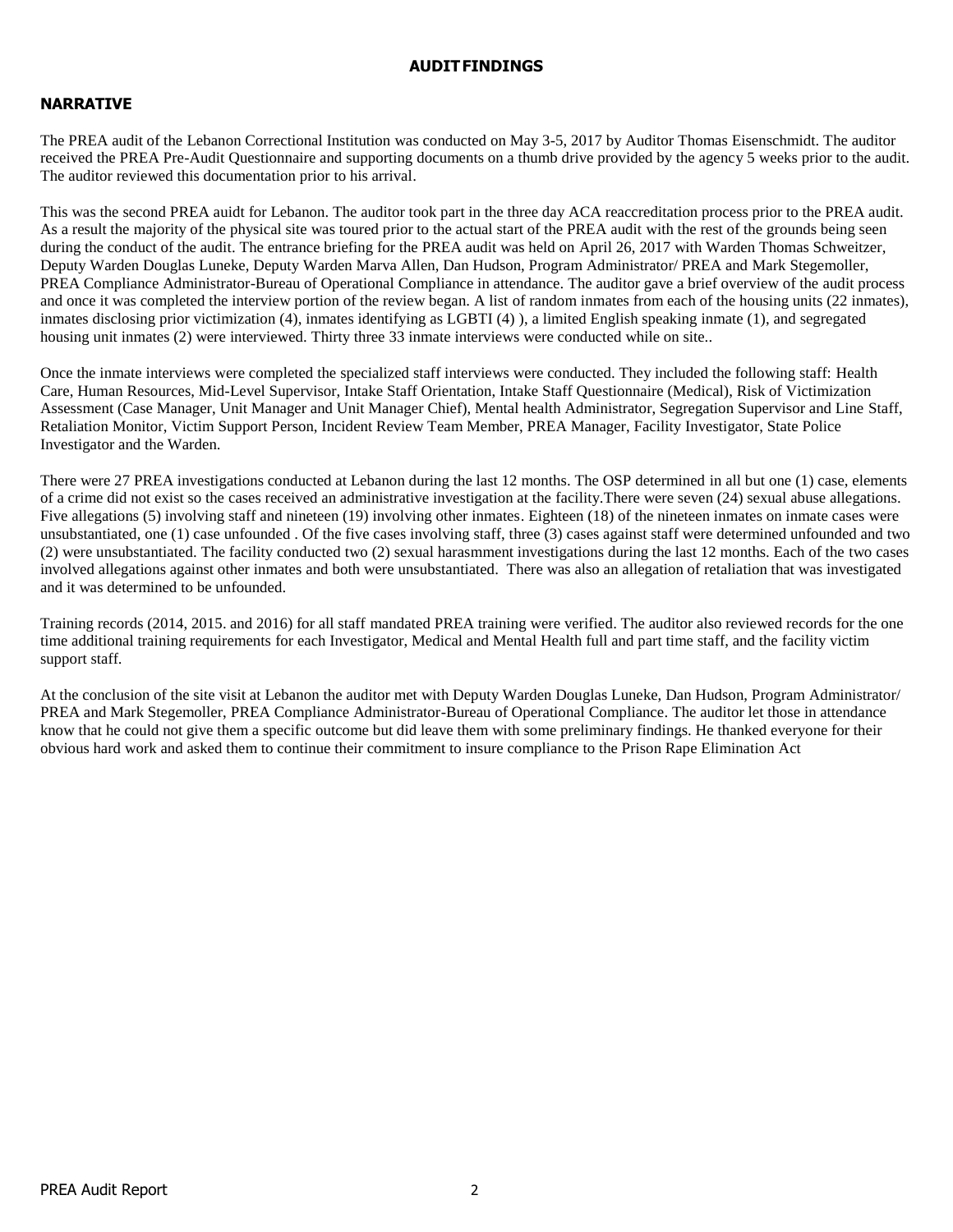# **DESCRIPTION OF FACILITY CHARACTERISTICS**

The Lebanon Correctional Institution is located approximately 40 miles north of Cincinatti, Ohio. The physical address of the facility is 3791 State Route 63, Lebanon, Ohio, 45036. The facility sits on 1,915 acres of land. The area within the secure compound occupies approximately 40 acres of land. A separate sister facility, the Warren Correctional Institution, is located on property adjacent to that occupied by the Lebanon Correctional Facility.

The stated mission of the Lebanon Correctional Institution is "The Lebanon Correctional Institution is responsible for the incarceration of convicted felons in a humane, safe and secure manner until their transfer to another institution within the Department of Rehabilitation and Correction or upon their legal release from custody to society at-large, in accordance with the laws of the state of Ohio and departmental regulations. During this period of incarceration, the institution must provide for the safety and security of the staff as well as the surrounding community, while providing work and other specialized programming to meet the particular individual needs of its population.

Construction of the Lebanon Correctional Institution started in 1957.The facility opened in the spring of 1960. The Lebanon Correctional Institution is considered an "existing" facility for the purposes of accreditation. The physical plant follows a configuration under which one long corridor extends from the front to the back of the facility. Additional hallways extend from the main tunnel to other major segments of the facility such as the inmate housing areas and the dining halls. Designated programming and service areas such as the gymnasium, maintenance and the correctional industries shops are located to each side of the main corridor. The same configuration, known as the "telephone pole" design is utilized in the corridor to the inmate housing units. Under this system, the living units extend to each side of the corridor. This design permits portions of the facility to be more easily isolated and contained in the event of an emergency.

The inmate housing units at the Lebanon Correctional Institution contain both single and double-occupancy cells within a cellblock housing scheme. General population Cellblocks A, B, and E may house up to 246 inmates each in 143 double-occupancy cells per cellblock. Cellblock F may house up to 198 inmates in 49 double-occupancy cells. Cellblocks H, J and K may house up to 296 each in 148 double-occupancy cells per cellblock. Cellblock K is s used as a step down from Limited Privlege H . Cellblock D is a general population cellblock utilized as meritorious housing for up to 246 inmates in 123 double-occupancy cells. Cellblock G is a general population cellblock utilized as meritorious housing for up to 148 inmates in 148 single-occupancy cells. Cellblock C, limited privlege housing may house up to 119 inmates in 119 single-occupancy segregation cells. Cellblock R is designated as restricted housing and may house up to 140 inmates in 70 double-occupancy segregation cells. Cellblock L1 is designated as restrictive housing and my house up to 24 inmates in 24 single-occupancy cells. The facility also provides a camp-style dormitory outside the secure compound for minimum custody inmates. The camp dormitory utilizes an open-bay housing configuration and may house up to 196 inmates in 98 double-occupancy cubicles.

Additional space is provided for medical services, recreation, religious services, educational programs, food preparation, dining, commissary operations, maintenance, clothing and supply distribution, prison industries, warehouse storage and administrative offices.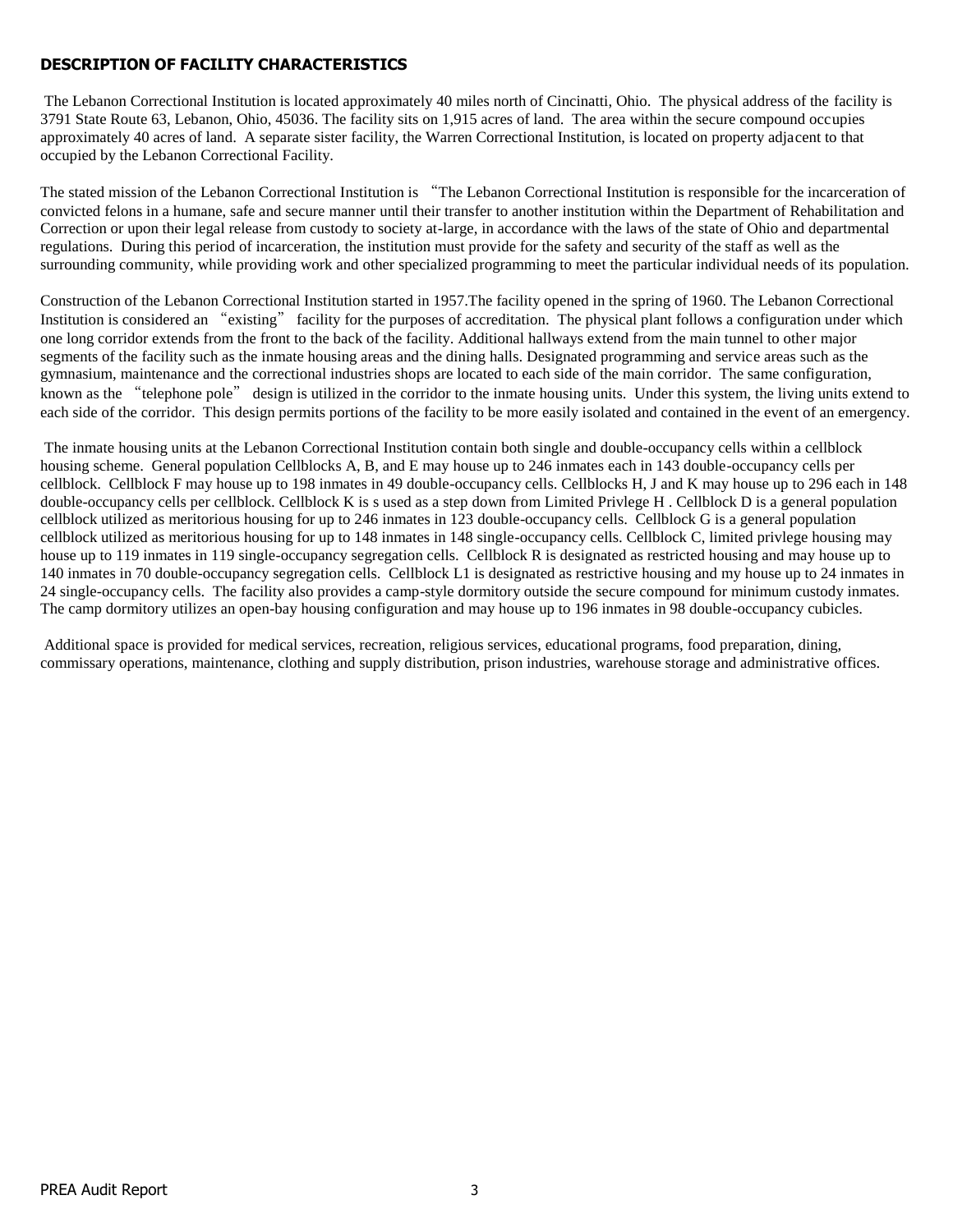# **SUMMARY OF AUDIT FINDINGS**

On May 3-5, 2017 a site visit and PREA compliance audit was conducted at the Lebanon Correctional Institution. The final report was provided on May 31, 2017 . The final results of the audit of that institution are listed below:

Number of standards exceeded: 9

Number of standards met: 33

Number of standards not met: 0

Number of standards not applicable: 1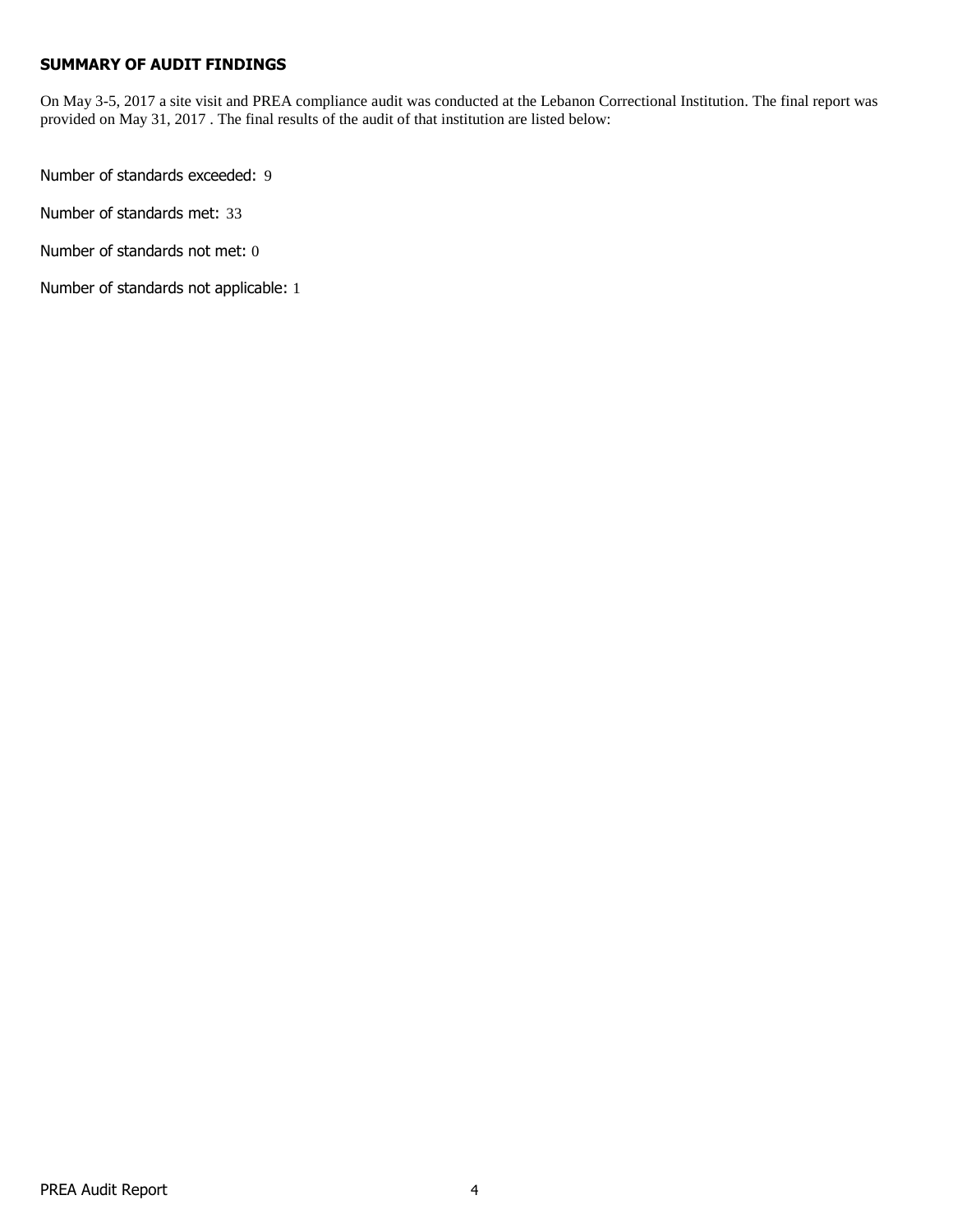# **Standard 115.11 Zero tolerance of sexual abuse and sexual harassment; PREA Coordinator**

- $\Box$ Exceeds Standard (substantially exceeds requirement of standard)
- $\boxtimes$ Meets Standard (substantial compliance; complies in all material ways with the standard for the relevant review period)
- $\Box$ Does Not Meet Standard (requires corrective action)

**Auditor discussion, including the evidence relied upon in making the compliance or non-compliance determination, the auditor's analysis and reasoning, and the auditor's conclusions. This discussion must also include corrective action recommendations where the facility does not meet standard. These recommendations must be included in the Final Report, accompanied by information on specific corrective actions taken by the facility.**

The Ohio Department of Rehabilitation and Correction (ODRC) policies for the agency zero tolerance for all forms of sexual abuse and sexual harassment within each of their prisons can be found in 79-ISA-01, 79 ISA-02, 79-ISA-3, 79 ISA-4 and 79-ISA-05. These policies include definitions of prohibited behaviors regarding sexual assault and sexual harassment of inmates and sanctions for those found to have participated in prohibited behaviors. Also, these document ODRC strategies and response to reduce and prevent sexual abuse and sexual harassment of inmates. Interviews with the Director, PREA Coordinator, and Lebanon PREA Compliance Manager confirm they have been trained on PREA compliance and know the agency has a zero tolerance toward all forms of sexual abuse and sexual harassment. During the tour of the facility the auditor observed posters in English and Spanish regarding ODRC zero tolerance toward all forms of sexual abuse and sexual harassment in each of the housing units as well as throughout inmates have access to.

In February of this year (2017) the auditor interviewed Mr. Gary Mohr, the Agency Director. During his interview he decribed how he has committed this Agency to providing a safe environment for staff and inmates by insuring the PREA standards remain a top priority. He informed this auditor that all expansions and major facility modifications will continue to take into account the PREA Standards when considering design and installing video enhancements.

Andrew Albright is the PREA Coordinator for the agency. Andrew is truly commited to this respondibility and with the help of the talented individuals working with him in Central Office, Mark Stegemoller, PREA Compliance Administrator, and Charlotte Owens, PREA Compliance Administrator they work diligently to see all the facilities within ODRC comply with the standards. He has direct access to the Director Gary Mohr and meets regularly with him specifically to discuss PREA matters.

Danial Hudson is the Operational Compliance Manager at Lebanon Correctional Institution and PREA Compliance Manager. This was his first PREA audit in this title. You certainly would not have known it it. He is extemely knowledgable about the PREA policies, PREA standards and the PREA process and was extremely confident during the audit process. He confirmed he has access to the Regional Compliance Manager as well as the PREA Coordinator. and also indicated during his interview that he had enough time during his work day to perform his PREA responsibilities. Inmates and staff were well aware of his position at Lebanon if reporting a sexual harassment or sexual abuse allegation became necessary.

#### **Standard 115.12 Contracting with other entities for the confinement of inmates**

- $\Box$ Exceeds Standard (substantially exceeds requirement of standard)
- $\boxtimes$ Meets Standard (substantial compliance; complies in all material ways with the standard for the relevant review period)
- $\Box$ Does Not Meet Standard (requires corrective action)

**Auditor discussion, including the evidence relied upon in making the compliance or non-compliance determination, the auditor's analysis and reasoning, and the auditor's conclusions. This discussion must also include corrective action recommendations where the facility does not meet standard. These recommendations must be included in the Final Report, accompanied by information on specific corrective actions taken by the facility.**

In February 2017 this auditor interviewed Leslie Piatt, the Senior Financial Administrator for the ODRC. He is the individual who oversees contracts with the two private prisions within the Ohio Department of Rehabilitation and Corrections. The facilitiy contract monitor oversee all the operational practices, the contract practices, and the day to day operations of that particular facility. One of their primary responsibilities in monitoring is to make sure that the facility is PREA compliant. The agency has included in new contracts the requirement to adopt and comply with the PREA standards. The renewed contracts are modified to include the same requirement. The contract monitor's primary responsibility is overseeing that the vendor is compliant with PREA Standards as well as ODRC Policies and Procedures. The contract monitor insures a compliance review is done at each facility annually. If anything of immediate risk is identified,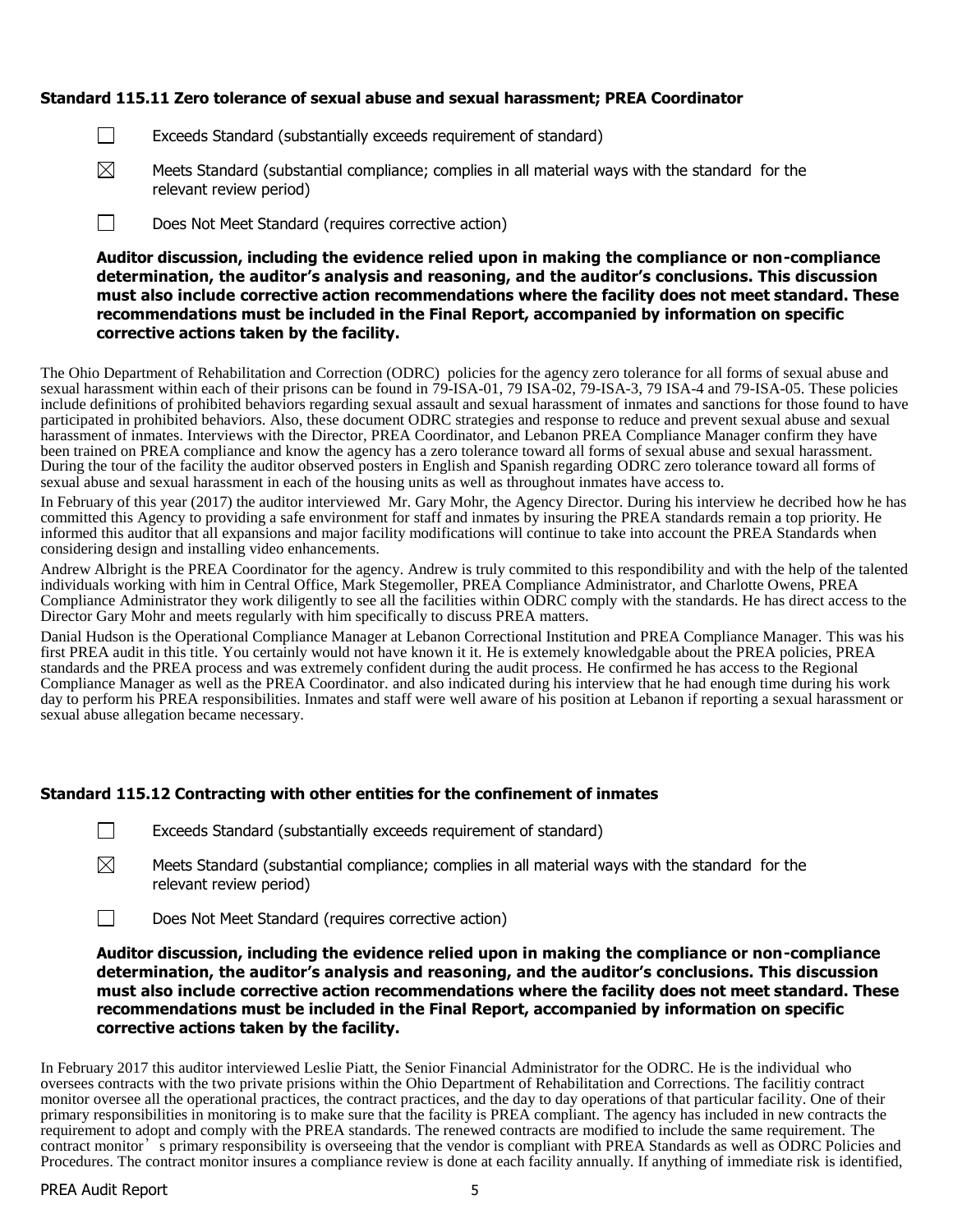the contract monitor would take immediate action to have the facility resolve the situation. Both of the private facilities under contract with ODRC have completed their initial PREA Compliance Audit. .

#### **Standard 115.13 Supervision and monitoring**

| Exceeds Standard (substantially exceeds requirement of standard) |  |  |  |  |
|------------------------------------------------------------------|--|--|--|--|
|------------------------------------------------------------------|--|--|--|--|

 $\boxtimes$ Meets Standard (substantial compliance; complies in all material ways with the standard for the relevant review period)

 $\Box$ Does Not Meet Standard (requires corrective action)

**Auditor discussion, including the evidence relied upon in making the compliance or non-compliance determination, the auditor's analysis and reasoning, and the auditor's conclusions. This discussion must also include corrective action recommendations where the facility does not meet standard. These recommendations must be included in the Final Report, accompanied by information on specific corrective actions taken by the facility.**

A review of policy (79-ISA-01), the staffing plan and interviews with the Warden, PREA Coordinator and PREA Compliance Manager confirm Lebanon Correctional Instituion management has developed, documented, and makes its best efforts to comply on a regular basis with a staffing plan that provides for adequate levels of staffing, and, where applicable, video monitoring, to protect inmates against sexual abuse. In calculating adequate staffing levels and determining the need for video monitoring, Lebanon has taken into consideration: generally accepted detention and correctional practices; any judicial findings of inadequacy; any findings of inadequacy from Federal investigative agencies; any findings of inadequacy from internal or external oversight bodies; all components of the facility's physical plant (including "blind-spots" or areas where staff or inmates may be isolated); the composition of the inmate population; the number and placement of supervisory staff; institution programs occurring on a particular shift; any applicable State or local laws, regulations, or standards; The prevalence of substantiated and unsubstantiated incidents of sexual abuse; and any other relevant factors. The Warden also stated that he must be notified when there is any deviation from this plan. It must be noted in writing and the reason for the deviation. Typical deviations from the staffing slan can include: hospital duty; constant and direct observation (suicide watch), off institution transports and hospital security.

The staffing plan is reviewed annually, documented and made available. The auditor reviewed those annual assessments done for years 2014, 2015 and 2016. Upon completion of each review it was discussed with the Regional Director and the Agency PREA Coordinator and then forwarded to the Director.

Supervisors and upper level management, including the Warden, are required by policy to make unannounced rounds. These rounds must be documented and completed on each tour. The supervisior staff indicated during their interviews that unannounced rounds are accomplished by staggering the round times on a daily basis and locationsInterviews with Supervisors supported this policy requirement as did a review of some of the housing unit logs books.

#### **Standard 115.14 Youthful inmates**

| Exceeds Standard (substantially exceeds requirement of standard) |  |  |  |  |
|------------------------------------------------------------------|--|--|--|--|
|------------------------------------------------------------------|--|--|--|--|

Meets Standard (substantial compliance; complies in all material ways with the standard for the relevant review period)

 $\Box$ Does Not Meet Standard (requires corrective action)

**Auditor discussion, including the evidence relied upon in making the compliance or non-compliance determination, the auditor's analysis and reasoning, and the auditor's conclusions. This discussion must also include corrective action recommendations where the facility does not meet standard. These recommendations must be included in the Final Report, accompanied by information on specific corrective actions taken by the facility.**

There are no youthful offenders ever housed at the Lebanon Correctinal Institution, therefore the standard is not applicable.

#### **Standard 115.15 Limits to cross-gender viewing and searches**

 $\perp$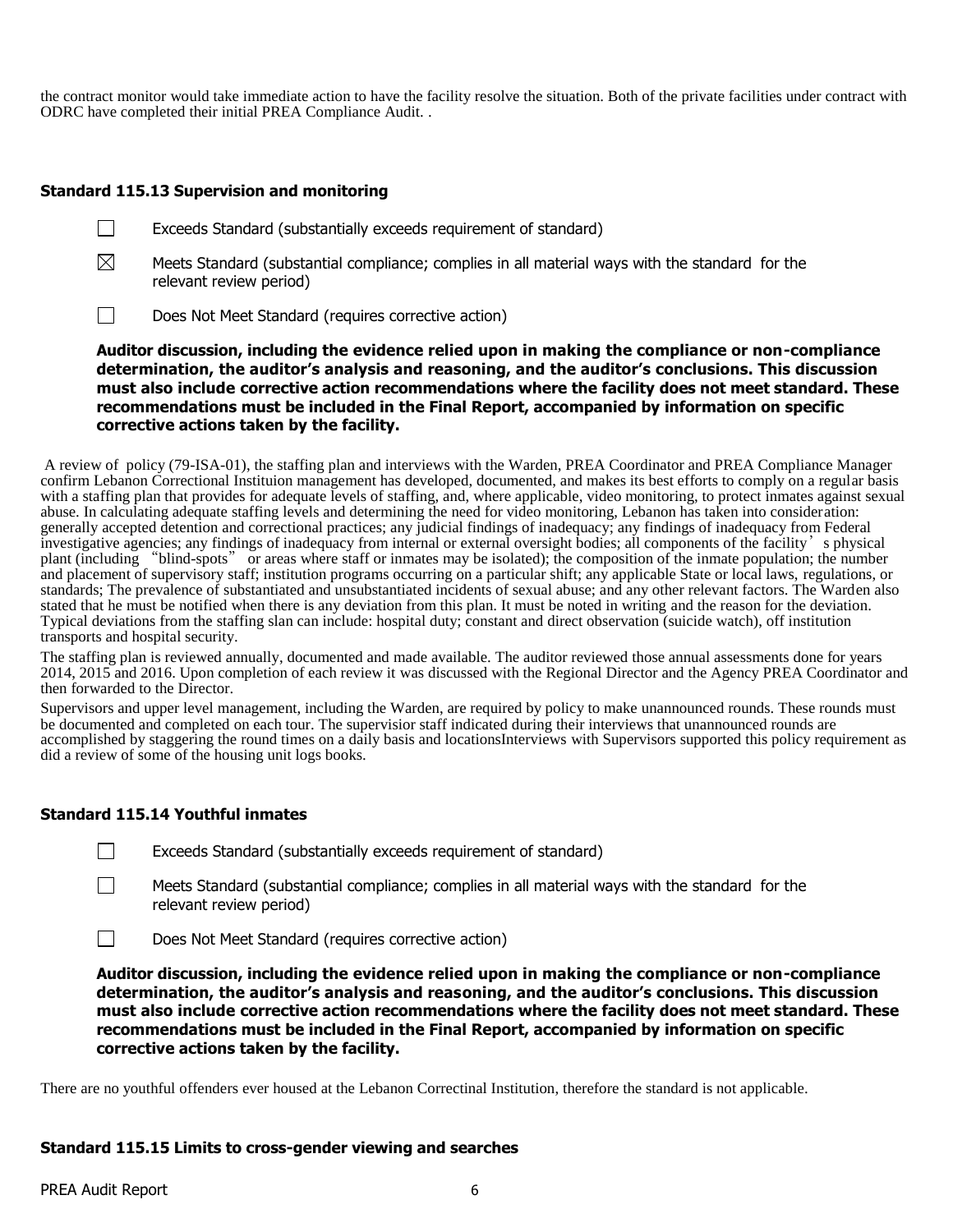- $\Box$ Exceeds Standard (substantially exceeds requirement of standard)
- $\boxtimes$ Meets Standard (substantial compliance; complies in all material ways with the standard for the relevant review period)
- $\Box$ Does Not Meet Standard (requires corrective action)

**Auditor discussion, including the evidence relied upon in making the compliance or non-compliance determination, the auditor's analysis and reasoning, and the auditor's conclusions. This discussion must also include corrective action recommendations where the facility does not meet standard. These recommendations must be included in the Final Report, accompanied by information on specific corrective actions taken by the facility.**

Review of Policy 310-SEC-01confirms the facility does not conduct cross-gender strip searches or cross-gender visual body cavity searches except in exigent circumstances or when performed by medical practitioners. Interview with random selection of staff and inmates found the facility does not allow cross-gender viewing and searches except in exigent circumstances or when performed by medical practitioners per agency policy. There were zero cross-gender searches or cross-gender visual body cavity searched at Lebanon during the last twelve months. During random interviews with staff and inmates confirmed they do not conduct cross-gender strip searches or cross-gender visual body cavity searches.

Review of 79-ISA-01 and tours of the housing units at Lebanon confirm the facility has implemented policies procedures and practice that enable inmates to shower, perform bodily functions, and change clothing without non-medical staff of the opposite gender viewing their , buttocks, or genitalia, except in exigent circumstances or when such viewing is incidental to routine cell checks. These policy and procedures require staff of the opposite gender to announce their presence when entering an inmate housing unit.

Training records for 2014, 2015 and 2016 indicated all staff have received training on conducting cross-gender pat-down searches of transgender and intersex inmates in a professional and respectful manner as required by policy  $\overrightarrow{AD}$  03.22, and never for the purpose of determining genitalia status. The random staff interviews indicated this policy mandate was presented to them during their training and understood. Transgender inmate interviews confirmed each felt that they have been treated with repect during frisk procedures.

# **Standard 115.16 Inmates with disabilities and inmates who are limited English proficient**

| Exceeds Standard (substantially exceeds requirement of standard) |  |  |  |  |
|------------------------------------------------------------------|--|--|--|--|
|------------------------------------------------------------------|--|--|--|--|

 $\boxtimes$ Meets Standard (substantial compliance; complies in all material ways with the standard for the relevant review period)

 $\Box$ Does Not Meet Standard (requires corrective action)

# **Auditor discussion, including the evidence relied upon in making the compliance or non-compliance determination, the auditor's analysis and reasoning, and the auditor's conclusions. This discussion must also include corrective action recommendations where the facility does not meet standard. These recommendations must be included in the Final Report, accompanied by information on specific corrective actions taken by the facility.**

Review of policies 64-DCM-02 and 79-ISA-01 confirm the agency has policies in place and to ensure the agency takes appropriate steps to ensure that offenders with disabilities (including, for example, offenders who are deaf or hard of hearing, those who are blind or have low vision, or those who have intellectual, psychiatric, or speech disabilities) have an equal opportunity to participate in or benefit from all aspects of the agency's efforts to prevent, detect, and respond to sexual abuse and sexual harassment. Such steps include, when necessary to ensure effective communication with offenders who are deaf or hard of hearing, providing access to interpreters who can interpret effectively, accurately, and impartially, both receptively and expressively, using any necessary specialized vocabulary. In addition, the agency ensures that written materials are provided in formats or through methods that ensure effective communication with offenders with disabilities, including offenders who have intellectual disabilities, limited reading skills, or who are blind or have low vision. Lebanon has a contract with VOCLINK INC. This company provides assistance to the facility with sign language, interpretive expertise in written materials, phone help, wrtitten and site help if needed.

The auditor had the opportunity to review the entire intake process conducted on new arrivals at Lebanon. Every inmate arriving at there receives a facility orientation pamphlet. This book ( Spanish and English) is not only an overview of the agency/facility rules and general information but it details the Agency PREA policy as well. The provided information includes phone numbers and addresses inmates can contact to report allegations of sexual abuse or sexual harassment. On this same arrival day the inmate is also provided and required to watch the PREA informational video.

The auditor conducted an interview on a partially blind and hearing impaired inmate. He indicated he had an equal opportunity to participate in or benefit from all aspects of the agency's efforts to prevent, detect, and respond to sexual abuse and sexual harassment. He informed the auditor he was well aware of how and whom to report allegations of sexual abuse should it become necessary.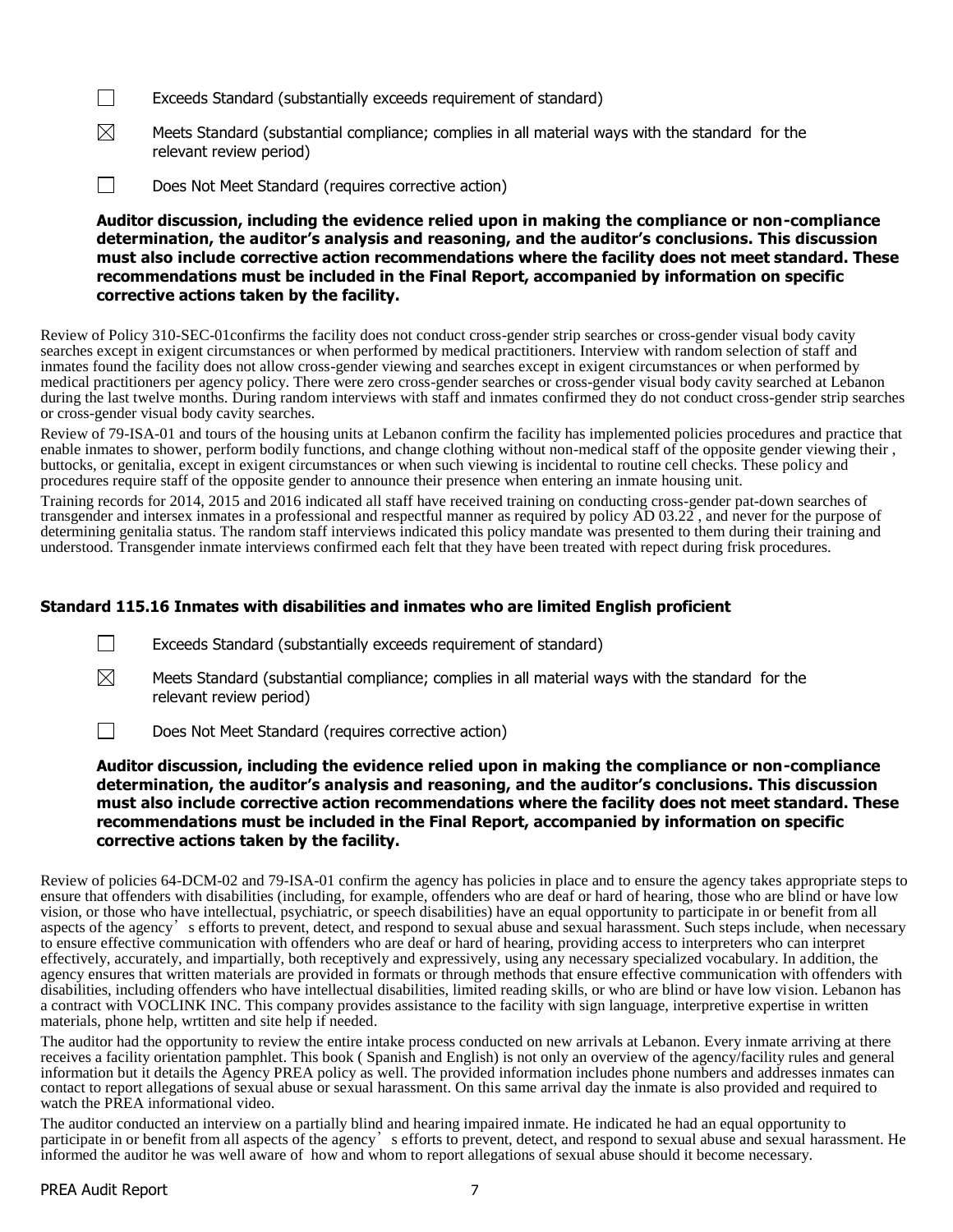# **Standard 115.17 Hiring and promotion decisions**

- $\boxtimes$ Exceeds Standard (substantially exceeds requirement of standard)
- $\Box$ Meets Standard (substantial compliance; complies in all material ways with the standard for the relevant review period)
- $\Box$ Does Not Meet Standard (requires corrective action)

# **Auditor discussion, including the evidence relied upon in making the compliance or non-compliance determination, the auditor's analysis and reasoning, and the auditor's conclusions. This discussion must also include corrective action recommendations where the facility does not meet standard. These recommendations must be included in the Final Report, accompanied by information on specific corrective actions taken by the facility.**

The auditor interiewed Kim Rowe in February 2017. She is the Agency Human Resources Administrator for ODRC. During her interview she indicated the agency follows policy 79-ISA-01 which requires a criminal background check be conducted on everyone (employee, contractor, volunteer) who has contact with any inmate within ODRC. Employees and contractors are required to have an additional background check done at least every five years. which are conduted by teach facility Investigator. The auditor reviewed his documentation and found Lebanon up to date on all staff needing background rechecks.

ODRC policy 34-PRO-07 prohibits hiring or promoting anyone who may have contact with inmates, enlisting the services of any contractor who also may have contact with inmates that engaged in sexual abuse in a prison, jail, lockup, community confinement facility, juvenile facility, or other institution. Anyone who has been convicted of engaging or attempting to engage in sexual activity in the community facilitated by force, overt or implied threats of force, or coercion, or if the victim did not consent or was unable to consent or refuse been civilly or administratively adjudicated to have engaged in the activity is prohibited entrance into any ODRC facility. The auditor conducted a random sampling of employee, contractor and voulteer files on staff from years 2014, 2015, and 2016. In every case background investigations were conducted on each with individuls not allowed entrance into Lebanon until the investigations were completed and approved. There were 77 background investigations conducted at Lemanon during the last 12 months for new employees and volunteers. Because every employee at Lebanon received a background check in 2014 none are required to have the 5 year recheck competed ar required by policy.

The Standards of Employee Conduct ( 31-SEM-02) mandates employees disclose to the facility any sexual misconduct allegation made against them under PREA ,amongst other things.

# **Standard 115.18 Upgrades to facilities and technologies**

- $\boxtimes$ Exceeds Standard (substantially exceeds requirement of standard)
- $\Box$ Meets Standard (substantial compliance; complies in all material ways with the standard for the relevant review period)
- $\Box$ Does Not Meet Standard (requires corrective action)

# **Auditor discussion, including the evidence relied upon in making the compliance or non-compliance determination, the auditor's analysis and reasoning, and the auditor's conclusions. This discussion must also include corrective action recommendations where the facility does not meet standard. These recommendations must be included in the Final Report, accompanied by information on specific corrective actions taken by the facility.**

Lebanon has had no substantial expansion or modifications to its physical plant over the last three years. or installed or updated any video monitoring equipment since August 20, 2012. There are currnetly 230 cameras inside the secure primeter at Lebanon. These additional cameras (102), added in the last 12 months provide viewing of the housing runs and activity areas. The PREA Manager was involved in the placement locations of the new cameras. He confirmed this during his interview and the Warden also indicated that he would be included in any additional camera location placements.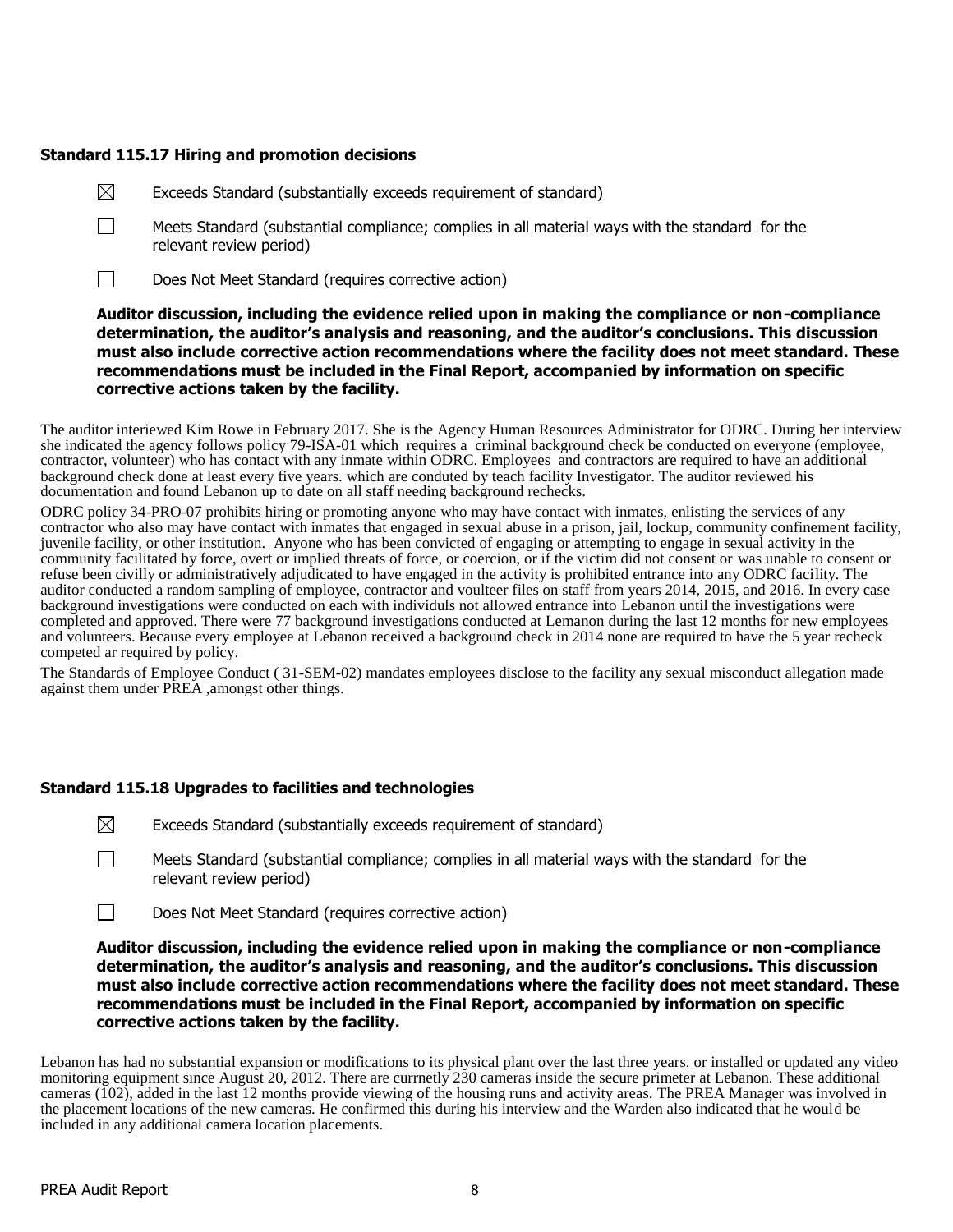#### **Standard 115.21 Evidence protocol and forensic medical examinations**

| ⊠ | Exceeds Standard (substantially exceeds requirement of standard) |
|---|------------------------------------------------------------------|
|---|------------------------------------------------------------------|

 $\Box$ 

Meets Standard (substantial compliance; complies in all material ways with the standard for the relevant review period)

Does Not Meet Standard (requires corrective action)  $\Box$ 

# **Auditor discussion, including the evidence relied upon in making the compliance or non-compliance determination, the auditor's analysis and reasoning, and the auditor's conclusions. This discussion must also include corrective action recommendations where the facility does not meet standard. These recommendations must be included in the Final Report, accompanied by information on specific corrective actions taken by the facility.**

All allegations of sexual abuse at Lebanon are reported to the Ohio State Patrol (OSP) to determine if a crime has been committed. If it is determined the allegation is not criminal then an administrative investigation is conducted by the facility investigator. The OSP has the legal authority to conduct these criminal investigations and the MOU dated 2016 mandates their investigators adhere to investigation protocols based on the most recent edition of the U.S. Department of Justice's Office on Violence Against Women publication, A National Protocol for Sexual Assault Medical Forensic Examinations, Adults/Adolescents, or similarly comprehensive and authoritative protocols developed after 2011. The auditor interviewed the OSP Investigator and she confirmed that her training and practice follow a uniform evidence protocol that maximizes the potential for obtaining usable physical evidence for criminal prosecutions and administrate proceedings.

Administrative investigations, at Lebanon, are conducted by one of the trained facility Investigators. The interview conducted with one of the administrative investigators indicated he to utilizes the protocols based on the most recent edition of the U.S. Department of Justice's publication and his training curriculum covered this as well.

Any inmate, at Lebanon, requiring a forensic exam is sent to Atrium Medical Center. The examinations are conducted at no expense to the inmate, by a Sexual Assault Forensic Examiners (SAFEs) or Sexual Assault Nurse Examiners (SANEs) whenever possible. If a SAFEs or SANE nurse is not available, the examination is performed by other qualified medical practitioners. Lebanon had to send two inmates out for forensic examination in the last 12 months. The inmates were offered victim support services to accomapny him to the outside hospital, mental health and follow up medical intervention at no cost to the inmate victim. This was all documented and reviewed by the auditor.

Lebanon has a MOU with Women HelpingWomen-Victim Assitance Program, alocal community agency that provides support services to inmate victims of sexual assault incarcerated at the facility. The auditor spoke with the Caitlan Rettenmaier who verified the support service they provide and also discussed the curennt MOU (2016 thru 2019) they have with Lebanon over the next three years. She indicated to the auditor that inmates at Lebanon have taken advantage of the service her agency provides. Lebanon also has employee victim support persons (VSP)) to provide victim advocate services to inmates if requested. The auditor reviewed the training each of these staff members receive and interviewed one of them during the site visit.

#### **Standard 115.22 Policies to ensure referrals of allegations for investigations**

- $\perp$ Exceeds Standard (substantially exceeds requirement of standard)
- ⊠ Meets Standard (substantial compliance; complies in all material ways with the standard for the relevant review period)
- $\Box$ Does Not Meet Standard (requires corrective action)

# **Auditor discussion, including the evidence relied upon in making the compliance or non-compliance determination, the auditor's analysis and reasoning, and the auditor's conclusions. This discussion must also include corrective action recommendations where the facility does not meet standard. These recommendations must be included in the Final Report, accompanied by information on specific corrective actions taken by the facility.**

The Ohio Department of Rehabilitation and Correction has multiple policies covering both administrative and criminal investigations for sexual abuse and sexual harassment. The main policy, 79-ISA-01, requires an administrative or criminal investigation is completed for all allegations of sexual abuse and sexual harassment in any of the ODRC operated facilities.

As previously mentioned the Ohio State Patrol (OSP), a separate agency from ODRC, has the legal authority and is responsible for conducting all criminal investigations. All administrative investigations are handled by the facility trained Investigators. Interviews with both the OSP Investigator and a facility Investigator confirmed that an investigation is required and completed on each allegation of sexual abuse or sexual harassment alleged at Lebanon Correctional Institution.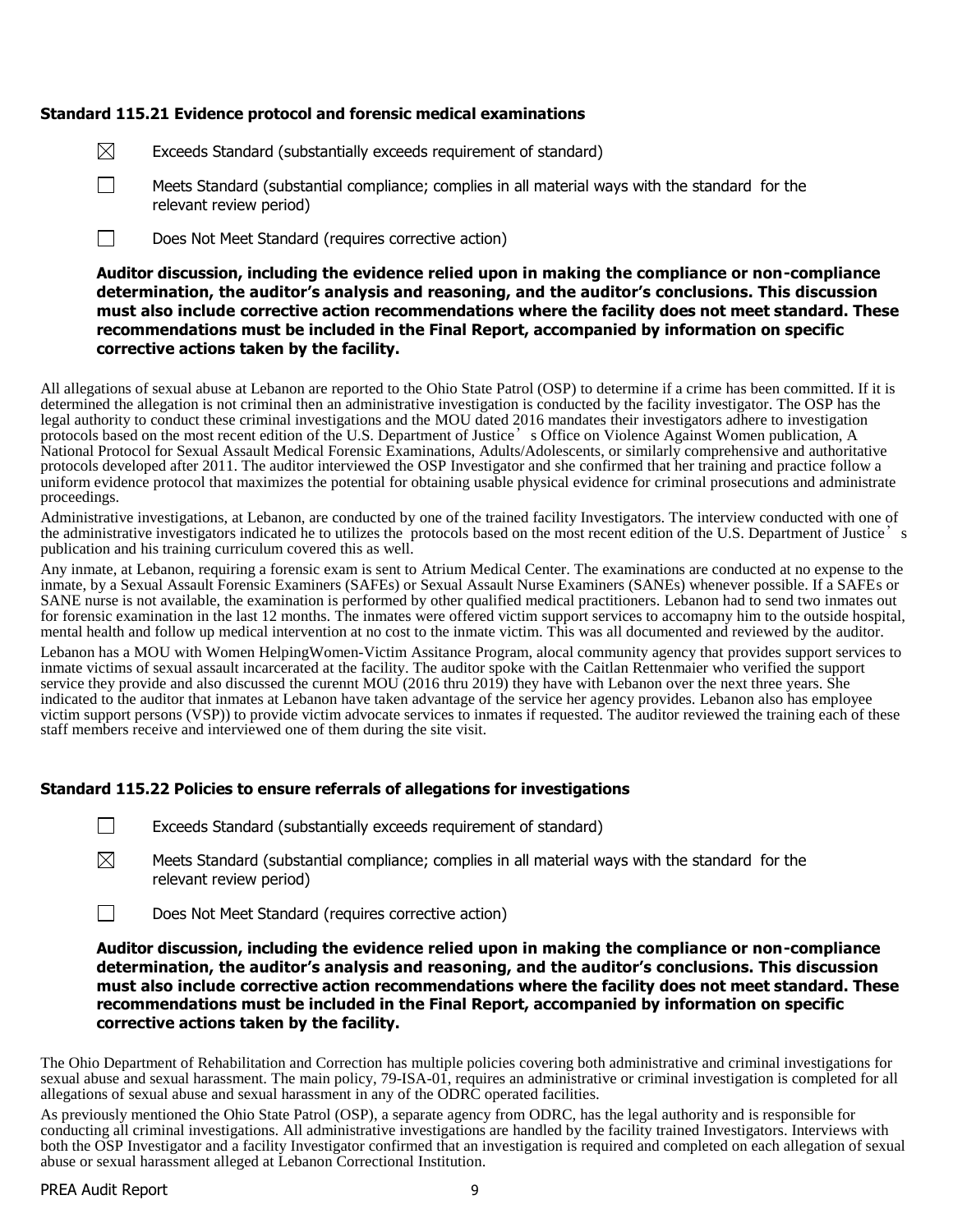There were 27 PREA investigations conducted at Lebanon during the last 12 months. The OSP determined in all but one (1) case, elements of a crime did not exist so the cases received an administrative investigation at the facility.There were seven (24) sexual abuse allegations. Five allegations (5) involving staff and nineteen (19) involving other inmates. Eighteen (18) of the nineteen inmates on inmate cases were unsubstantiated, one (1) case unfounded . Of the five cases involving staff, three (3) cases against staff were determined unfounded and two (2) were unsubstantiated. The facility conducted two (2) sexual harasmment investigations during the last 12 months. Each of the two cases involved allegations against other inmates and both were unsubstantiated. There was also an allegation of retaliation that was investigated and it was determined to be unfounded.

ODRC publishes their investigative policy on its website (http://drc.ohio.gov/policies/investigations). The site gives an overview of the Investigative Policyies providing valuable additional information available by clicking on the topic hyperlink.

#### **Standard 115.31 Employee training**

- $\boxtimes$ Exceeds Standard (substantially exceeds requirement of standard)
- $\perp$ Meets Standard (substantial compliance; complies in all material ways with the standard for the relevant review period)
- $\Box$ Does Not Meet Standard (requires corrective action)

**Auditor discussion, including the evidence relied upon in making the compliance or non-compliance determination, the auditor's analysis and reasoning, and the auditor's conclusions. This discussion must also include corrective action recommendations where the facility does not meet standard. These recommendations must be included in the Final Report, accompanied by information on specific corrective actions taken by the facility.**

The agency's policies, 39-TRN-10 Employe Orientation Training 79-ISA-01 Prison Rape Elimination addressthe PREA requirements and outline the training requirements. Training records, staff interviews, and training curriculum review indicated the training included the zero tolerance policy; the agency policy and procedures for prevention; reporting and response to a sexual assault or sexual harassment incident, and the dynamics of sexual abuse and harassment in a confinement setting; common reactions of sexual abuse and sexual harassment victims; how to detect and respond to signs of threatened and actual sexual abuse; how to avoid inappropriate relationships with offenders; how to communicate effectively and professionally with offenders; and how to comply with relevant laws related to mandatory reporting of sexual abuse to outside authorities. The training also includes a video with staff and agency leadership staff discussing the PREA information and requirements.

Each staff member attends pre-service prior to being assigned to any facility. The training is also provided annually through the annual inservice training for all staff. Each employee is required to attend in-service each fiscal year and generally scheduled for the same month each year. If an employee cannot attend in-service at the scheduled time, they are rescheduled in the first available class upon return to work. Documentatin provided and reviewed during the site visit demonstarted that 462 employees (all current staff at Lebanon haved received their PREA training. Records review for 2014 and 2015 also indicated each employee at Lebanon had eceived PREA training as well. A selection of training records were checked for facility staff; all had completed the pre-service training and annual in-service.

ODRC requires staff to complete the training annually as a refresher instead of the every two years as required by the standard; this exceeds the requirement. New employees receive the training as part of the pre-service training within sixty days of employment. Training is documented through the signature of the employee on the Employee Acknowledgement Form. Gender specific information is provided through the lesson plan. Staff complete the gender specific training at pre-service, annual in-service, and when a staff member is transferred from one facility to another.

Interviews of random staff and general questions asked during the tour clearly indicate each staff member is very knowledgeable on how to perform their responsibilities in detention, reporting, and responding to sexual abuse and sexual harassment. The wide knowledge of their PREA policies and procedures by staff confirm the continuous training that occurs through staff turnout and monthly training. A pocket informational card is provided to each employee that outlines the agency's zero tolerance policy, who to report any violation to, steps to take if a sexual assault occurs, sexual abuse/assault red flags, sexual abuse definition, and summary of the Prison Rape Elimination Act.

#### **Standard 115.32 Volunteer and contractor training**

П Exceeds Standard (substantially exceeds requirement of standard)

- $\boxtimes$ Meets Standard (substantial compliance; complies in all material ways with the standard for the relevant review period)
	- Does Not Meet Standard (requires corrective action)

# PREA Audit Report 10 **Auditor discussion, including the evidence relied upon in making the compliance or non-compliance**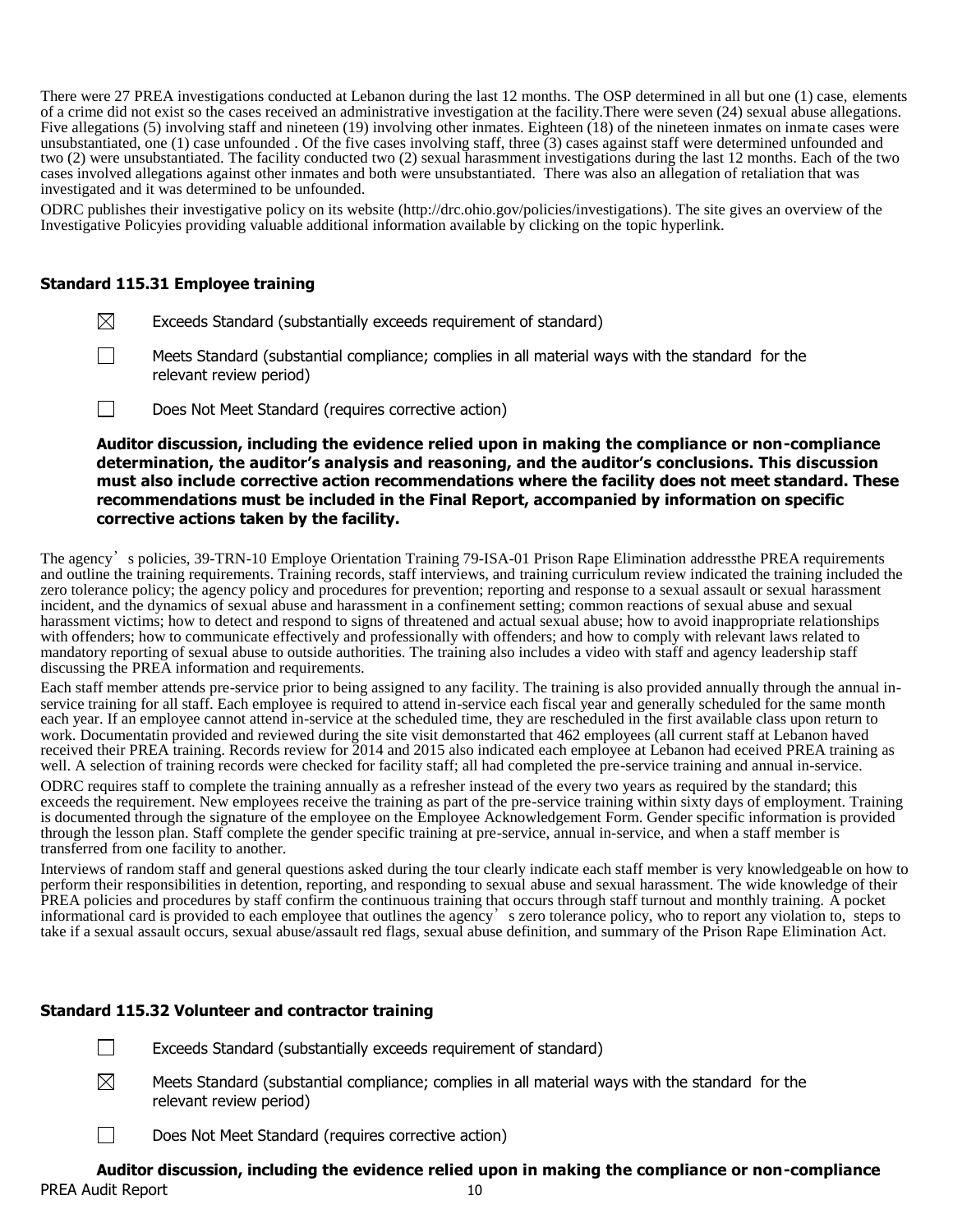# **determination, the auditor's analysis and reasoning, and the auditor's conclusions. This discussion must also include corrective action recommendations where the facility does not meet standard. These recommendations must be included in the Final Report, accompanied by information on specific corrective actions taken by the facility.**

All contractors and volunteers must receive PREA training outlining their responsibilities prior to being allowed to enter Lebanon Correctional Institution as outlined in 79-ISA-01. The auditor reviewed the training curriculum and training records for a sampling of these individuals for years 2014, 2015 and 2016. These individuals signed documents indicating each has received and understood: the agency zero tolerance policy, prohibited behaviors, how and whom to report and consequences of policy violations. Interviews conducted on site with two contractors and a volunteer confirmed the training curriculum and the document each signs indicating their understanding of the ODRC policy..

# **Standard 115.33 Inmate education**

- $\boxtimes$ Exceeds Standard (substantially exceeds requirement of standard)
- $\Box$ Meets Standard (substantial compliance; complies in all material ways with the standard for the relevant review period)
- $\Box$ Does Not Meet Standard (requires corrective action)

**Auditor discussion, including the evidence relied upon in making the compliance or non-compliance determination, the auditor's analysis and reasoning, and the auditor's conclusions. This discussion must also include corrective action recommendations where the facility does not meet standard. These recommendations must be included in the Final Report, accompanied by information on specific corrective actions taken by the facility.**

Both ODRC and Lebanon Correctional Institution provide a comprehensive PREA education to the inmate population beginning at reception into the agency. At intake into Lebanon, staff provide inmates information through a PREA pamphlet and offender handbook (both available in English and Spanish) that explains the agency's zero tolerance policy regarding sexual abuse and sexual harassment and how to report incidents. The auditor observed this PREA education during his site visit. The random inmates interviewed acknowledged receiving education on the same day on arrival into the facility. The PREA information is again provided again to the inmate by the nurse during the risk assessment process. Inmate orientation takes place weekly at Lebanon at which time the inmate sees the video and has a question and answer time with staff about the contents of the video and PREA in general.

The facility provided PREA information to all inmates who arrived at Lebanon prior to 2013, via town Hall Meetings. Inmates interviewed, who have been at Lebanon prior to 2013, indicated the town hall meetings were indeed held and attending inmates were provided PREA information. Those inmates also received security interviews, by case managers, to assess risk vulnerabilties.

Random inmate interviews and informal discussions with inmates during the facility tour, they acknowledged they have received PREA information upon arrival at the facility, reinforced daily through staff interaction, and through information posted in the housing areas.

#### **Standard 115.34 Specialized training: Investigations**

| $\boxtimes$<br>Exceeds Standard (substantially exceeds requirement of standard) |  |  |
|---------------------------------------------------------------------------------|--|--|
|---------------------------------------------------------------------------------|--|--|

П Meets Standard (substantial compliance; complies in all material ways with the standard for the relevant review period)



**Auditor discussion, including the evidence relied upon in making the compliance or non-compliance determination, the auditor's analysis and reasoning, and the auditor's conclusions. This discussion must also include corrective action recommendations where the facility does not meet standard. These recommendations must be included in the Final Report, accompanied by information on specific corrective actions taken by the facility.**

Trained Facility Investigators handle all non criminal sexual abuse and sexual harassment cases and the Ohio State Patrol conducts all criminal investigation involving sexual abuse. Interviews conducted with the OSP Investigator and one of the facility Investigators found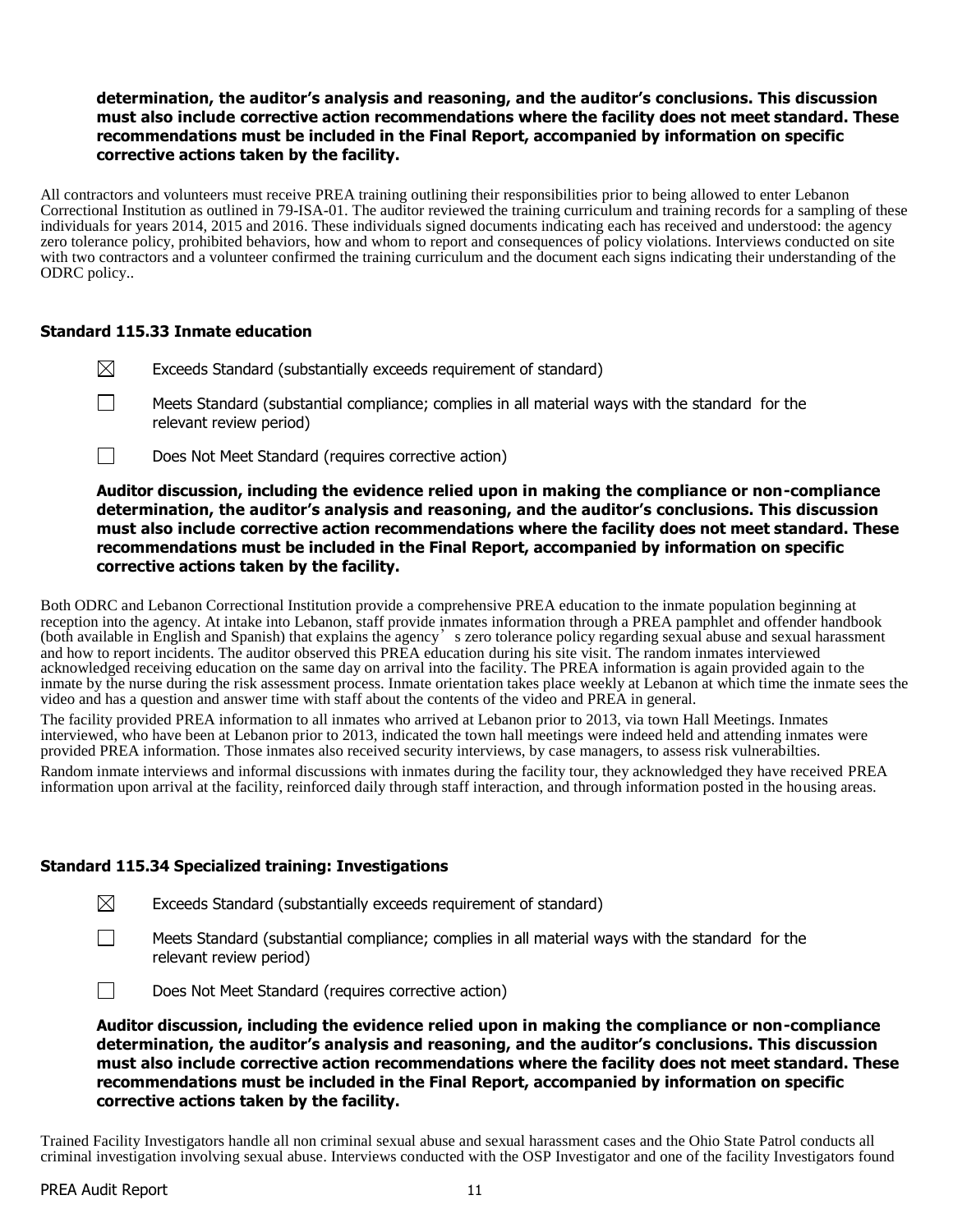they received training specific to conducting sexual abuse investigations in confinement settings beginning with a specialized investigations training curriculum. Additionally this training was based on NIC "Investigating Sexual Abuse in a Confinement Setting" training involving interviewing, interrogating, and evidence collection.

Each investigator informed the auditor during their interview that the training they each received included techniques for interviewing sexual abuse victims, proper use of Miranda and Garrity warnings, sexual abuse evidence collection in confinement settings, and the criteria and evidence required to substantiate a case for administrative action or prosecution referral.

The specialty training was verified through the investigator interviews and reviews of the training records.

# **Standard 115.35 Specialized training: Medical and mental health care**

 $\boxtimes$ Exceeds Standard (substantially exceeds requirement of standard)

- $\Box$ Meets Standard (substantial compliance; complies in all material ways with the standard for the relevant review period)
- $\Box$ Does Not Meet Standard (requires corrective action)

**Auditor discussion, including the evidence relied upon in making the compliance or non-compliance determination, the auditor's analysis and reasoning, and the auditor's conclusions. This discussion must also include corrective action recommendations where the facility does not meet standard. These recommendations must be included in the Final Report, accompanied by information on specific corrective actions taken by the facility.**

ODRC policy 79-ISA-01 requires full time and part time medical and mental health practitioner receive receive additional training covering topics: how to detect and assess signs of sexual abuse and sexual harassment, how to preserve physical evidence of sexual abuse, how to respond effectively and professionally to victims of sexual abuse and sexual harassment, and how and whom to report all allegations or suspicions of sexual abuse and sexual harassment. Interviews with medical and mental health staff indicated that this additional training was required of each of them over the mandated PREA training. The auditor reviewed training documentation for medical and mental health staff while on site. He confirmed that this specialized group, full time and part time, received this additional training.

#### **Standard 115.41 Screening for risk of victimization and abusiveness**

 $\boxtimes$ Exceeds Standard (substantially exceeds requirement of standard)

 $\Box$ Meets Standard (substantial compliance; complies in all material ways with the standard for the relevant review period)

Does Not Meet Standard (requires corrective action)  $\perp$ 

**Auditor discussion, including the evidence relied upon in making the compliance or non-compliance determination, the auditor's analysis and reasoning, and the auditor's conclusions. This discussion must also include corrective action recommendations where the facility does not meet standard. These recommendations must be included in the Final Report, accompanied by information on specific corrective actions taken by the facility.**

ODRC policy and practice with regards to its' intake process is very impressive. This computerized screening for sexual abusiveness and sexual victimizatin or sexual abusiveness toward other inmates is performed on every inmate upon his arrival at Lebanon. If an inmates arrive on a weekend or after hours the screening is accomplished no longer than 72 hours from the date the inmate arrives. The auditor observed the following intake process during the site visit.

PREA Audit Report 12 Each inmate is given an orientation booklet containing PREA information upon walking into the receiving area off the bus. He is placed in a holding cell where he watches the agency PREA video. He is then brought to the medical unit and immediately assessed for his velnerability or abusiveness by a nurse. The nurse begins the assessment by asking the inmate: 1) if the she has a mental, physical, or developmental disability; (2) The age of the inmate; (3) the physical build of the inmate; (4) Whether the inmate has previously been incarcerated. (5) Whether the inmate's criminal history is exclusively nonviolent; (6) Whether the inmate has prior convictions for sex offenses against an adult or child;(7) Whether the inmate is or is perceived to be gay, lesbian, bisexual, transgender, intersex, or gender nonconforming; (8) Whether the inmate has previously experienced sexual victimization; (9) the inmate  $\tilde{t}$  s own perception of vulnerability; and (10) whether the inmate is detained solely for civil immigration purposes. The Nurse also determines if the inmate is perceived to be gender nonconforming. Any inmate who may be at risk based on this screening is immediately sent to a mental health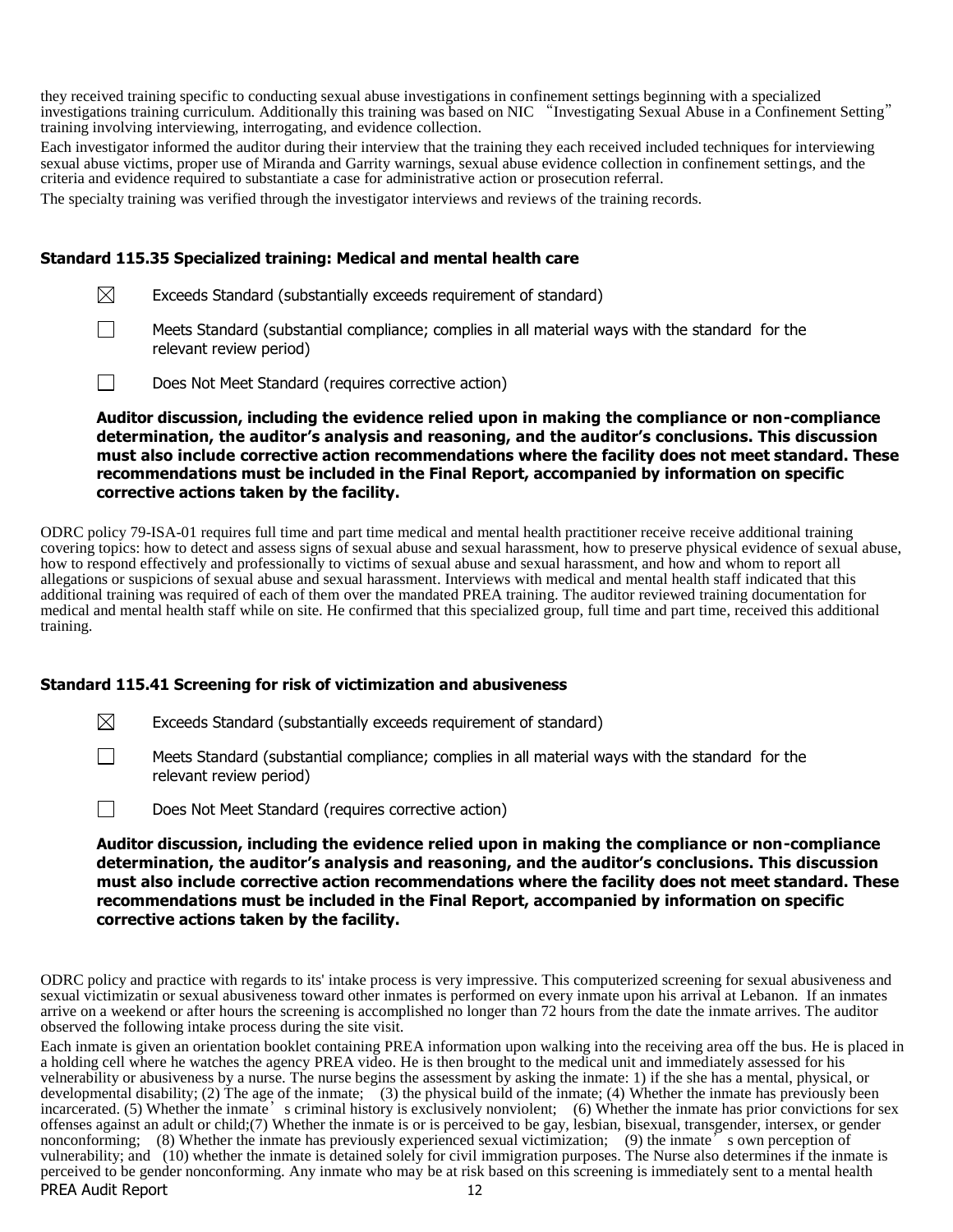practitioner and or medical staff person.

Upon completeing this part of the assessment his information is placed into a queue on the computer for the Case Managers part in the process. It is important to note that the entire risk assessment is electronic with notifications popping up to the next staff person in the process so no inmates gets lost. This electronic system allows each facility to easily share information throughout the agency if needed. This information is sahred only with individuals with a need to know and is password protected.

The Case Managers check their "In-Progress" assessments at least daily and complete the second screen. The assessment then goes into the Unit Manager queue. The Unit Managers check their "Pending UM" cases and determines if the inmate does not need a PREA Classification or they recommend a classification: Victim (High Risk): Previous victim of sexual abuse in an institution setting – automatic classification, Abuser (High Risk): Previously sexually abused another in an institution setting – automatic classification, Potential Victim: At risk of victimization, Potential Abuser: At risk of abusing.

If a PREA Classification is recommended, the UMC in conjunction with the Unit Team determines the final classification and develops the PREA Accommodation Strategy. This (PAST) team addresses housing, programs, work and education with the goal of keeping the inmates safe. All transgender and intersex inmates are automatically referred to the PREA Accommodation Strategy Team (PAST). This team is chaired by the PREA Compliance Manager and includes the Unit Team, Medical and Mental Health staff. The teams meet with the inmate to discuss his views and develop a PREA Accommodation Strategy.

Interviews with the screening staff confirm the policy is followed to ensure an offender's risk level is reassessed when warranted due to a referral, request, incident of sexual abuse, or receipt of additional information that bears on the offender's risk of sexual victimization or abusiveness. Interviews with random sample of offenders confirm offender's risk level is reassessed per ODRC policy and this standard. These interviews also confirmed offenders are not disciplined for refusing to answer, or for not disclosing complete information in response to, questions asked about: whether the offender has a mental, physical, or developmental disability; whether the offender is or is perceived to be gay, lesbian, bisexual, transgender, intersex, or gender nonconforming; whether the offender has previously experienced sexual victimization; and the offender's own perception of vulnerability.

Information obtained during this screening process is shared with appropriate staff (medical, mental health, and supervisors) as needed to make housing, bed, work, education, program assignments and mental health and medical referrals.

Whenever an inmate alleges sexual abuse the case manager completes a new risk assessment utilizing the same risk form the nurse completed on a new arrival and the inmate assessment is again reviewed by the Unit Manager and Unit Chief with the inmate receiveing a temporary classification either as a "potential vicitm" or "potential abuser" depending on his role in the allegation. Upon the investigation being completed another complete assessment is done regardless if the allegation is unfounded, substantiated and unsubstantiated.

# **Standard 115.42 Use of screening information**

- $\Box$ Exceeds Standard (substantially exceeds requirement of standard)
- $\boxtimes$ Meets Standard (substantial compliance; complies in all material ways with the standard for the relevant review period)
- $\Box$ Does Not Meet Standard (requires corrective action)

#### **Auditor discussion, including the evidence relied upon in making the compliance or non-compliance determination, the auditor's analysis and reasoning, and the auditor's conclusions. This discussion must also include corrective action recommendations where the facility does not meet standard. These recommendations must be included in the Final Report, accompanied by information on specific corrective actions taken by the facility.**

Agency's policy 79-ISA-04 IPM 4.01 address the assessment process and the use of the screening information to determine housing, bed, work, education, and program assignments with the goal of keeping offenders at high risk of being sexually victimized from those at high risk of being sexually abusive. If an inmate screens for risk of sexual victimization or risk of being sexually abusive an immediate referral will be made to the PREA Accomodation Strategy Team to determine these housing, bed, work, education, and program assignments. During the site visit, the auditor observed the risk assessment process with an inmate during receiving. The housing and program assignments are made on a case by case basis. Through inmate and staff interviews, it was determined that the facility addresses the needs of the inmates consistent with the security and safety of the individual inmate.

There are no dedicated housing units based on sexual identity at Lebanon. According to interviews conducted with the PREA Compliance Manager and a member of the Risk Assessment Staff all information obtained from the risk assessment screening during intake is reviewed, assessed and used to deterine housing, bed, work, education and program assignments with the goal of keeping separate those prisoners at high risk of being sexually victimized from those at high risk of being sexually abusive. Assignments for transgender and intersex inmates are done individually twice a year according to policy and staff interviews. There were three transgender inmates at Lebanon interviewed at the time of the site visit. Each indicated they were not housed in dedicated housing. were allowed to shower alone and gave input about their safty concerns prior to bed and work assignments.

#### **Standard 115.43 Protective custody**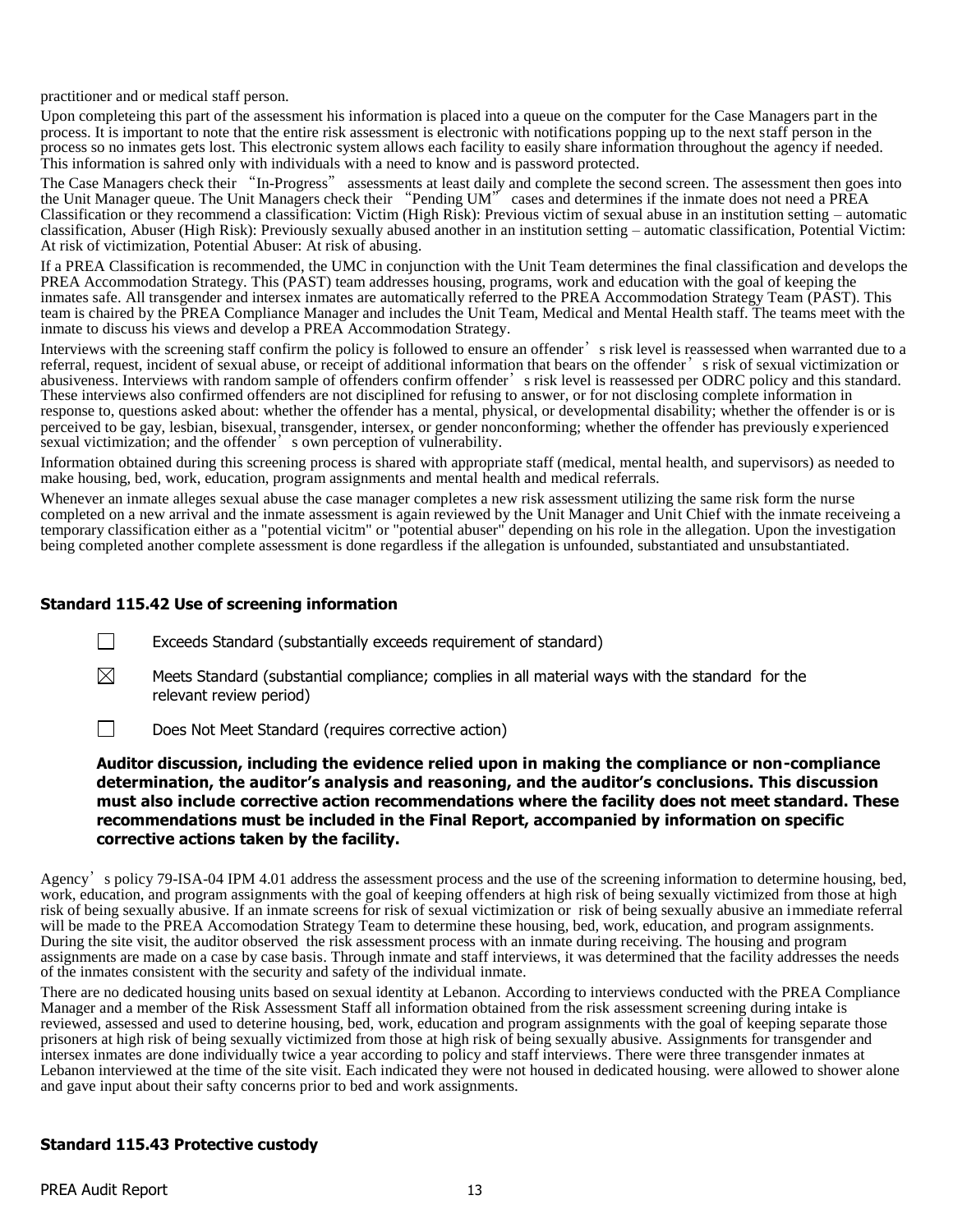- $\Box$ Exceeds Standard (substantially exceeds requirement of standard)
- $\boxtimes$ Meets Standard (substantial compliance; complies in all material ways with the standard for the relevant review period)
- $\Box$ Does Not Meet Standard (requires corrective action)

**Auditor discussion, including the evidence relied upon in making the compliance or non-compliance determination, the auditor's analysis and reasoning, and the auditor's conclusions. This discussion must also include corrective action recommendations where the facility does not meet standard. These recommendations must be included in the Final Report, accompanied by information on specific corrective actions taken by the facility.**

Policy 79-ISA-02 stipulates that inmates at high risk for victimization can not be placed in involuntary segregated housing unless an assessment of all available alternatives has been made and a determination has been made that there is no available means of seperation from likely abuser (no longer than 24 hours). This policy was confirmmed during the interviews with the Warden and the Segregation Supervisor.According to them if it did occur they prisoners would have access to: programs; privileges; and education.

The Warden further stated, during his interview, that if ever a situation presented itself where an inmate alleging risk of victimization needed to be placed in other than general housing it would most likely be in the hospital until the inmate could be placed in general confinement. There has been no case where segregation was used to place inmates at high risk of victimization in the last12 months.

The auditor observed and confirmed no offenders were in protective custody for protection from sexual abuse during the tour of the segregation unit.

# **Standard 115.51 Inmate reporting**

- $\Box$ Exceeds Standard (substantially exceeds requirement of standard)
- ⊠ Meets Standard (substantial compliance; complies in all material ways with the standard for the relevant review period)
- $\Box$ Does Not Meet Standard (requires corrective action)

#### **Auditor discussion, including the evidence relied upon in making the compliance or non-compliance determination, the auditor's analysis and reasoning, and the auditor's conclusions. This discussion must also include corrective action recommendations where the facility does not meet standard. These recommendations must be included in the Final Report, accompanied by information on specific corrective actions taken by the facility.**

Found in the inmate rules booklet, on posters in every housing unit, in the medical unit, in the school, in the library in the visiting room are posters informing inmates at Lebanon multiple ways to privately report PREA allegations. Allegations by inmates can be done verbally to staff, in written reports, through anonymous (unsigned) reports and reports from third parties (family members or friends). The random interviews conducted with the inmates at Lebanon revealed that they were well aware of theses reporting venues if needed.

This policy also provides staff multiple ways to privately report sexual abuse and sexual harassment of inmates and was acknowledged them during random interviews as well

Franklin County Detention Facility is used by inmates at Lebanon to report sexual abuse to a public/private entity not part of the agency. The inmate may make his abuse allegation confidentially to the phone number posted throughout the facility. This number is monitored 24 hours a day at the Franklin County Facility. When they do receive an allegation they immediately contact the Chief Inspector for ODRC who in turns immediately notifies the facility Investigator so a PREA case can be initiated. This was confirmed by the facility investigator. These call are not monitored.

# **Standard 115.52 Exhaustion of administrative remedies**

- $\Box$ Exceeds Standard (substantially exceeds requirement of standard)
- $\boxtimes$ Meets Standard (substantial compliance; complies in all material ways with the standard for the relevant review period)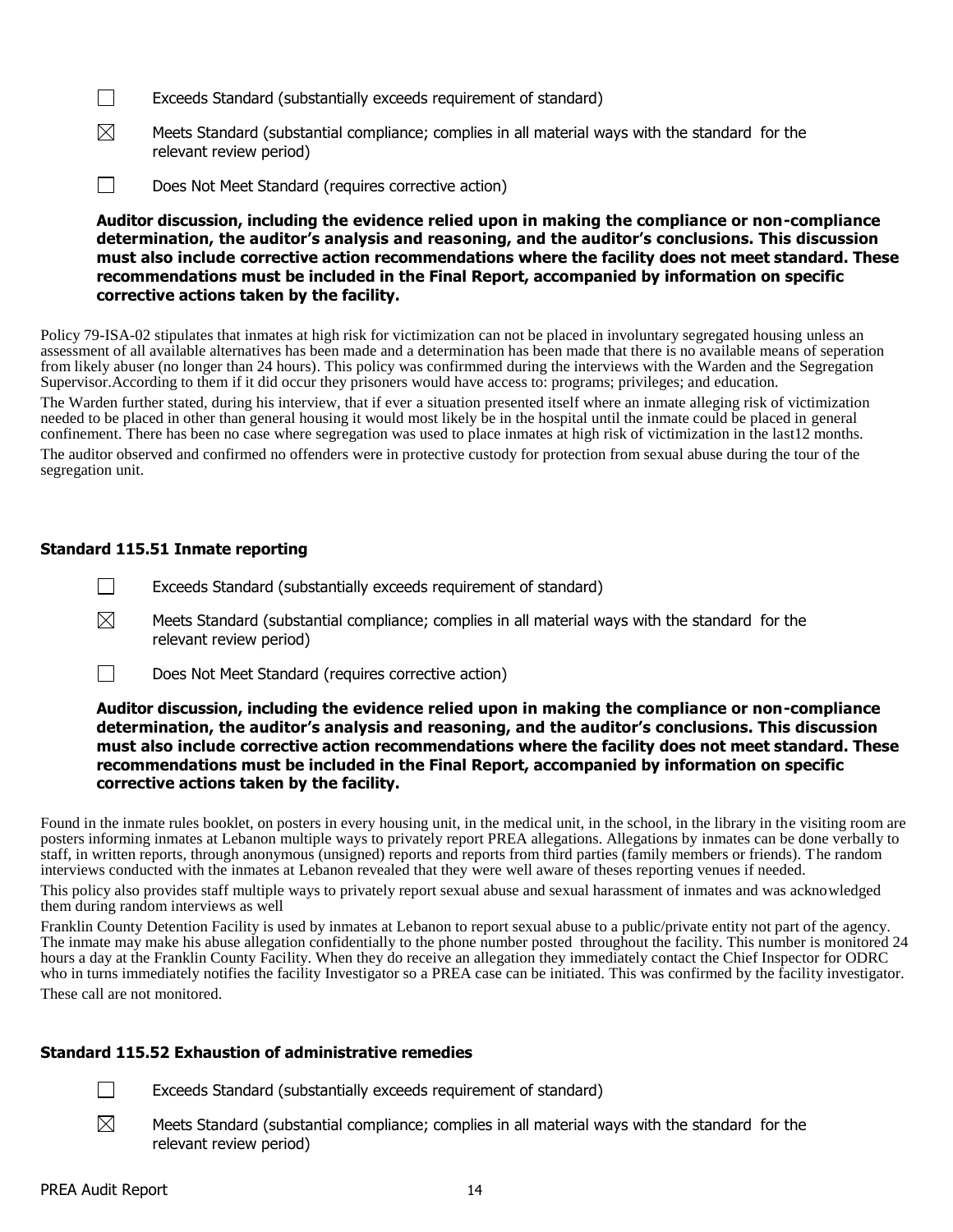$\Box$ Does Not Meet Standard (requires corrective action)

# **Auditor discussion, including the evidence relied upon in making the compliance or non-compliance determination, the auditor's analysis and reasoning, and the auditor's conclusions. This discussion must also include corrective action recommendations where the facility does not meet standard. These recommendations must be included in the Final Report, accompanied by information on specific corrective actions taken by the facility.**

Lebanon Correctional Institution does have administrative procedures through the inmate grievance process regarding sexual abuse and sexual harassment complaints to the extent that they are notified in the inmate handbook that a sexual abuse or sexul harassment complaint may be submitted at any time, however, a timely complaint is essential to providing services and proper investigation. The inmate handbook further states inmate grievances filed regarding a complaint of sexual abuse or sexual harassment shall be immediately reported to the Investigator for proper handling in accordance with ODRC Policy 79-ISA-02.

Language in ODRC Policy 79-ISA-02 also addresses inmate greivances filed related to a complaint of sexual abuse or sexual harassment. They are immmediately reported to the Institution Investigator for proper handling. There is no time limit on when an inmate may report sexual misconduct. A sexual abuse or sexual harassment complaint may be submitted at any time. Acceptance of a late complaint does not waive the applicable statute of limitations with respect to any related lawsuit.

# **Standard 115.53 Inmate access to outside confidential support services**

- $\mathcal{L}$ Exceeds Standard (substantially exceeds requirement of standard)
- $\boxtimes$ Meets Standard (substantial compliance; complies in all material ways with the standard for the relevant review period)
- $\Box$ Does Not Meet Standard (requires corrective action)

# **Auditor discussion, including the evidence relied upon in making the compliance or non-compliance determination, the auditor's analysis and reasoning, and the auditor's conclusions. This discussion must also include corrective action recommendations where the facility does not meet standard. These recommendations must be included in the Final Report, accompanied by information on specific corrective actions taken by the facility.**

79-ISA-01 requires inmates be provided access to victim advocates for emotional support services related to sexual abuse by giving offenders mailing addresses and telephone numbers, including tolhotline numbers where available, of local, state, or national victim advocacy or rape crisis organizations. The facility must enable reasonable communication between inmates and these organizations and agencies, in as confidential a manner as possible.

Lebanon has a MOU with Women Helping-Victim Assitance Program, a local community agency that provides support services to inmate victims of sexual assault incarcerated at the facility. The auditor spoke with the Caitlan Rettenmaier who verified the support service they provide and also discussed the curennt MOU (2016 thru 2019) they have with Lebanon over the next three years. She indicated to the auditor that inmates at Lebanon have taken advantage of the service her agency provides. Contact by phone or by mail is treated as confidential communication and is not monitored, checked or recorded.

The majority of random offenders interviewed indicated to the auditor that they were not aware of the outside support services. However, the facility provides this information on the housing unit as indicated above.

# **Standard 115.54 Third-party reporting**

- $\Box$ Exceeds Standard (substantially exceeds requirement of standard)
- ⊠ Meets Standard (substantial compliance; complies in all material ways with the standard for the relevant review period)
- $\Box$ Does Not Meet Standard (requires corrective action)

**Auditor discussion, including the evidence relied upon in making the compliance or non-compliance determination, the auditor's analysis and reasoning, and the auditor's conclusions. This discussion must also include corrective action recommendations where the facility does not meet standard. These**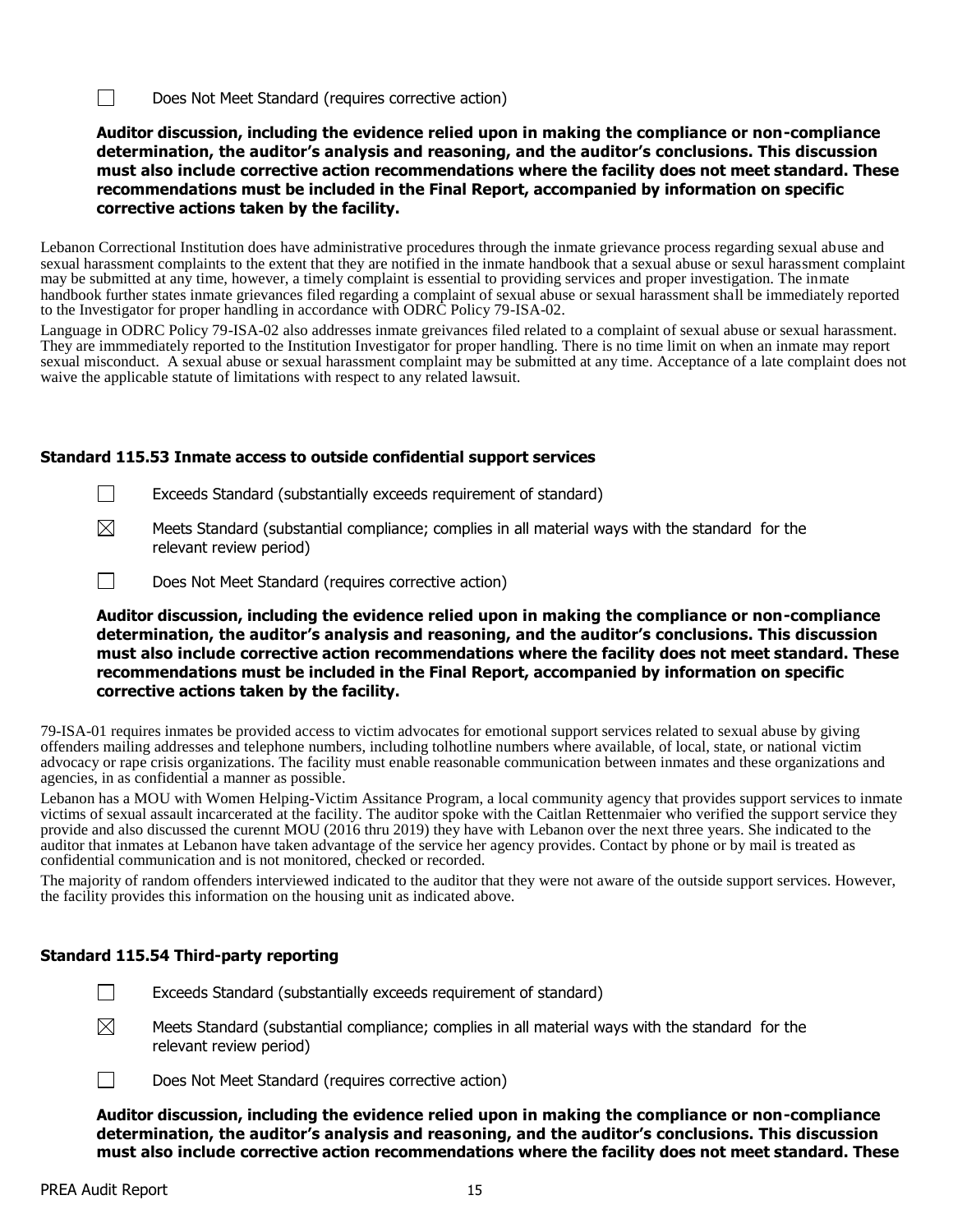#### **recommendations must be included in the Final Report, accompanied by information on specific corrective actions taken by the facility.**

Posters referred to as (Family and Friends) are located at the entrance to Lebanon as well as in the facility visiting roomin their visiting room. Provided to visitors in spanish and english it provides an email address and a phone number that any family member of friend of an inmate can report an allegation of sexual abuse and/or sexual harassment on his behalf.

The ODRC agency web page also has a PREA section on the page allowing anyone to make a sexual abuse allegation on behalf of any inmate through that link. Inmates disclosed to the auditor, during their interviews, that they were aware of this "third" party reporting.

#### **Standard 115.61 Staff and agency reporting duties**

- $\Box$ Exceeds Standard (substantially exceeds requirement of standard)
- $\boxtimes$ Meets Standard (substantial compliance; complies in all material ways with the standard for the relevant review period)
- Does Not Meet Standard (requires corrective action)  $\Box$

**Auditor discussion, including the evidence relied upon in making the compliance or non-compliance determination, the auditor's analysis and reasoning, and the auditor's conclusions. This discussion must also include corrective action recommendations where the facility does not meet standard. These recommendations must be included in the Final Report, accompanied by information on specific corrective actions taken by the facility.**

Policies 01-COM-08 Incident Reporting and 79-ISA-02 require every staff member, contractor and volunteer to report: any knowledge, suspicion, or information regarding an incident of sexual abuse or sexual harassment, they become aware of, that occured in an instituion whether or not it is part of the agency; retaliation against inmates or staff who reported such an incident; and any staff neglect or violation of responsibilities that may have contributed to an incident or retaliation. Staff did acknowledge this requirement during their random interviews. Staff also informed the auditor that any and all information they come upon is not to be reported or repeated to anyone except for reporting to a designated supervisors or officials.

Medical and Mental Health staff confirmed during their interviews that they are required to report any knowledge, suspicion, or information regarding an incident of sexual abuse or sexual harassment to a designated supervisor or official immediately upon learning of it.

# **Standard 115.62 Agency protection duties**

- $\Box$ Exceeds Standard (substantially exceeds requirement of standard)
- $\boxtimes$ Meets Standard (substantial compliance; complies in all material ways with the standard for the relevant review period)
- $\Box$ Does Not Meet Standard (requires corrective action)

**Auditor discussion, including the evidence relied upon in making the compliance or non-compliance determination, the auditor's analysis and reasoning, and the auditor's conclusions. This discussion must also include corrective action recommendations where the facility does not meet standard. These recommendations must be included in the Final Report, accompanied by information on specific corrective actions taken by the facility.**

Policy 79-ISA-02 requires staff to take immediate action to protect any offender subject to substantial risk of sexual abuse. The auditor questioned random staff and the Lebanon Warden about this specific section ofthe policys. All indicated that they would take immediate action to safeguard the inmates well being, following the same procedures as if the inmate was a victim of sexual abuse.Their responses supported the agency reporting policy requirements.

The Warden during his interview specifically reinforced that segregation would not be an option he's use as a means of safeguarding a potential victim. He would tranfer the inmate before that happened unless protection was warranted immediately.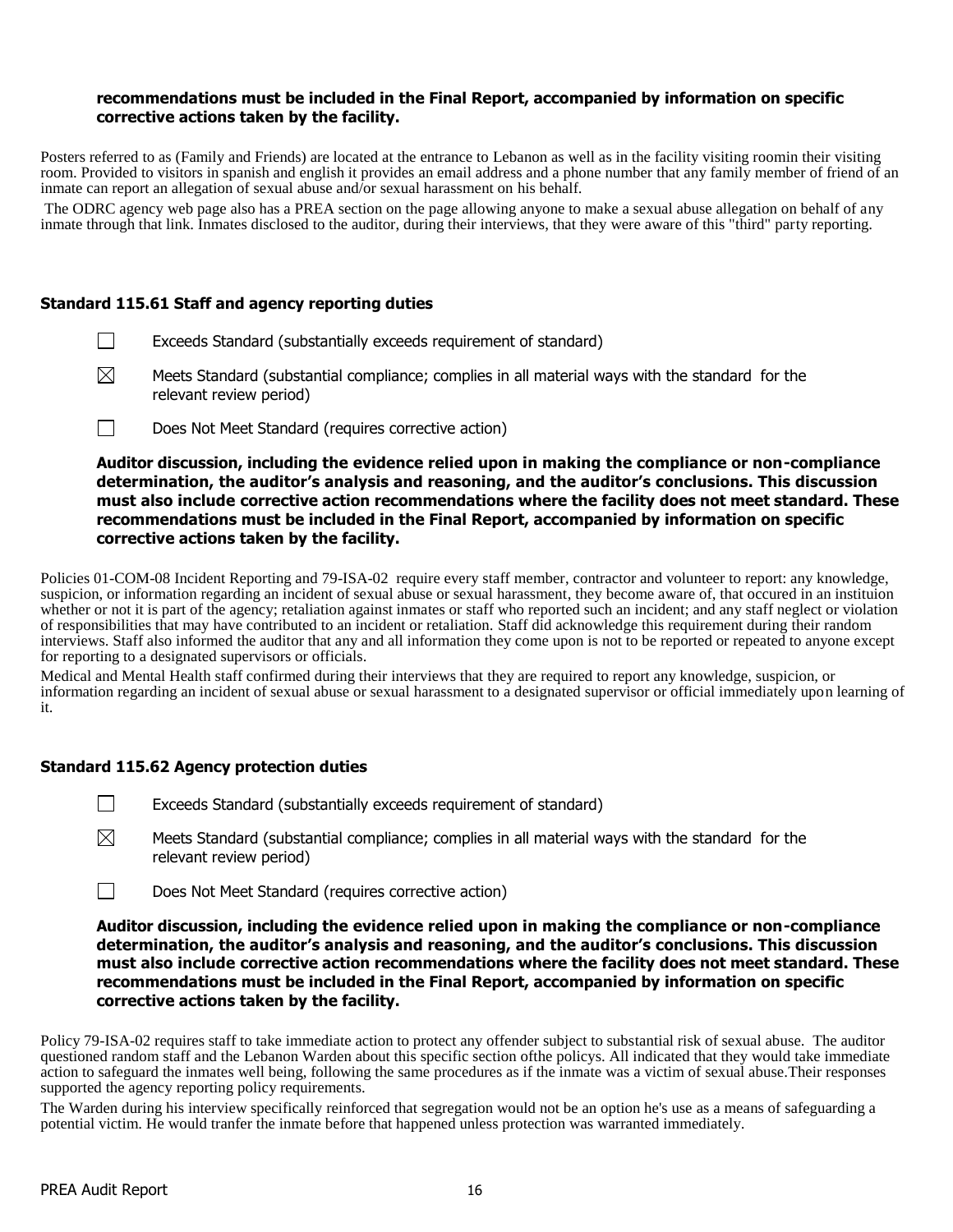# **Standard 115.63 Reporting to other confinement facilities**

- $\Box$ Exceeds Standard (substantially exceeds requirement of standard)
- ⊠ Meets Standard (substantial compliance; complies in all material ways with the standard for the relevant review period)
- П Does Not Meet Standard (requires corrective action)

**Auditor discussion, including the evidence relied upon in making the compliance or non-compliance determination, the auditor's analysis and reasoning, and the auditor's conclusions. This discussion must also include corrective action recommendations where the facility does not meet standard. These recommendations must be included in the Final Report, accompanied by information on specific corrective actions taken by the facility.**

Policy 79-ISA-02 requires upon receiving an allegation that an inmate was sexually abused while confined at another institution, the Managing Officer/designee of the institution that received the allegation shall notify the Managing Officer/designee of the institution or appropriate office of the agency where the alleged abuse occurred.Such notification shall be provided as soon as possible, but no later than 72 hours after receiving the allegation. The notification shall be documented on an Incident Report (DRC1000). The Managing Officer or agency office that receives such notification shall ensure that the allegation is investigated in accordance with applicable provisions of this policy

The facility also has documented two instances where the facility Lebanon was notified by another facility about an allegation of sexual assault allegedly occuring at Lebanon when the inmate was housed there. The notification to the facility was made within 24 hours of the dislcosure by the inmate and the facility began the investigation immediately. It was found unsubstantiated after the investigation was completed.

The Facility also had a case within the last 12 months where an inmate made an allegation to the staff at Lebanon that he was sexually assaulted at anothe ODRC facility. Notifiction was immediately made to the Warden at thta facility and the auditor reviewed the documentation.

#### **Standard 115.64 Staff first responder duties**

- ⊠ Exceeds Standard (substantially exceeds requirement of standard)
- П Meets Standard (substantial compliance; complies in all material ways with the standard for the relevant review period)
- $\Box$ Does Not Meet Standard (requires corrective action)

# **Auditor discussion, including the evidence relied upon in making the compliance or non-compliance determination, the auditor's analysis and reasoning, and the auditor's conclusions. This discussion must also include corrective action recommendations where the facility does not meet standard. These recommendations must be included in the Final Report, accompanied by information on specific corrective actions taken by the facility.**

Every Lebanon staff member is trained as a first responder for sexual abuse/ harassmment allegations. The random staff members, including non-custody staff, interviews detailed their duties as first responders. All indicated they would: separate the alleged victim and abuser, preserve and protect any crime scene until appropriate steps can be taken to collect any evidence; if the abuse occurred within a time period that still allows for the collection of physical evidence, insure that the alleged victim not take any actions that could destroy physical evidence, including, as appropriate, washing, brushing teeth, changing clothes, urinating, defecating, smoking, drinking, or eating; and if the abuse occurred within a time period that still allows for the collection of physical evidence, ensure that the alleged abuser does not take any actions that could destroy physical evidence, including, as appropriate, washing, brushing teeth, changing clothes, urinating, defecating, smoking, drinking, or eating.

The non custody staff also stated that after securing the alleged victim, they would immediately contact a security person to take charge of the situation.

#### **Standard 115.65 Coordinated response**

Exceeds Standard (substantially exceeds requirement of standard)

 $\Box$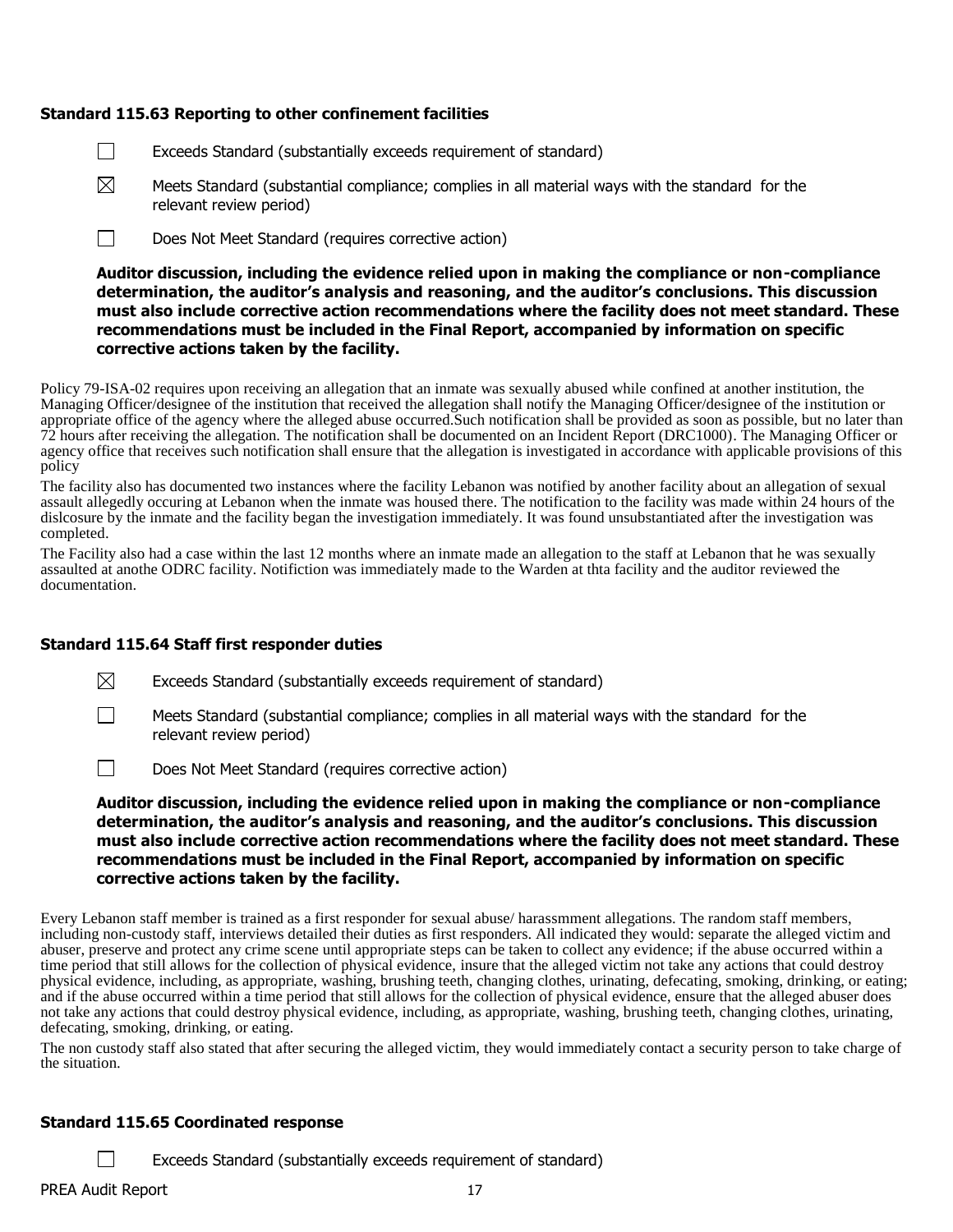- $\boxtimes$ Meets Standard (substantial compliance; complies in all material ways with the standard for the relevant review period)
- $\Box$ Does Not Meet Standard (requires corrective action)

**Auditor discussion, including the evidence relied upon in making the compliance or non-compliance determination, the auditor's analysis and reasoning, and the auditor's conclusions. This discussion must also include corrective action recommendations where the facility does not meet standard. These recommendations must be included in the Final Report, accompanied by information on specific corrective actions taken by the facility.**

O3E-02 Institution Sexual Abuse Coordinated Response Plan details Lebanons' coordinated actionsto be taken in response to an incident of sexual abuse, among staff first responders, medical and mental health practitioners, investigators, and facility leadership. Interviews with medical staff, mental health staff, the Investigator and multiple supervisors confirmed they were knowledgeable of their responsibilities during a response to sexual abuse.

# **Standard 115.66 Preservation of ability to protect inmates from contact with abusers**

| Exceeds Standard (substantially exceeds requirement of standard) |  |  |
|------------------------------------------------------------------|--|--|
|                                                                  |  |  |



- Meets Standard (substantial compliance; complies in all material ways with the standard for the relevant review period)
- $\Box$ Does Not Meet Standard (requires corrective action)

**Auditor discussion, including the evidence relied upon in making the compliance or non-compliance determination, the auditor's analysis and reasoning, and the auditor's conclusions. This discussion must also include corrective action recommendations where the facility does not meet standard. These recommendations must be included in the Final Report, accompanied by information on specific corrective actions taken by the facility.**

The Ohio Department of Rehabilitation and Correction has entered into a new or renewed Collective Bargaining Agreements since August 20, 2012. The current agreement allows the Agency to remove staff alleged to have engaged in sexual abuse from inmate contact or placing the employee on paid leave pending the outcome of the investigation.

# **Standard 115.67 Agency protection against retaliation**

- $\perp$ Exceeds Standard (substantially exceeds requirement of standard)
- $\boxtimes$ Meets Standard (substantial compliance; complies in all material ways with the standard for the relevant review period)
- $\Box$ Does Not Meet Standard (requires corrective action)

**Auditor discussion, including the evidence relied upon in making the compliance or non-compliance determination, the auditor's analysis and reasoning, and the auditor's conclusions. This discussion must also include corrective action recommendations where the facility does not meet standard. These recommendations must be included in the Final Report, accompanied by information on specific corrective actions taken by the facility.**

Policy 79-ISA-02 requires each institution with ODRC to protect all inmates and staff who report sexual misconduct or cooperate with sexual misconduct investigations from retaliation by other inmates or staff. Retaliation monitoring to protect all inmates and staff who report sexual abuse or cooperate with sexual abuse investigations is done by the facility Investigator. Retaliation monitoring to protect all inmates and staff who report sexual harassment or cooperate with sexual harassment investigations is done by the facility PREA Compliance Manager. By policy the monitiring period is for 90 daysunless the situation requires extending it.

During his interview, the Investigator, stated he monitors inmate disciplinary reports, housing assignments , program/work assignment changes, and performance reviews. He also indicted he would monitor staff retaliation much in the same way. (job assignments time off, promotions and evaluations). A review of all the case files for 2016 and a sampling of files from 2014 and 2015 showed retaliation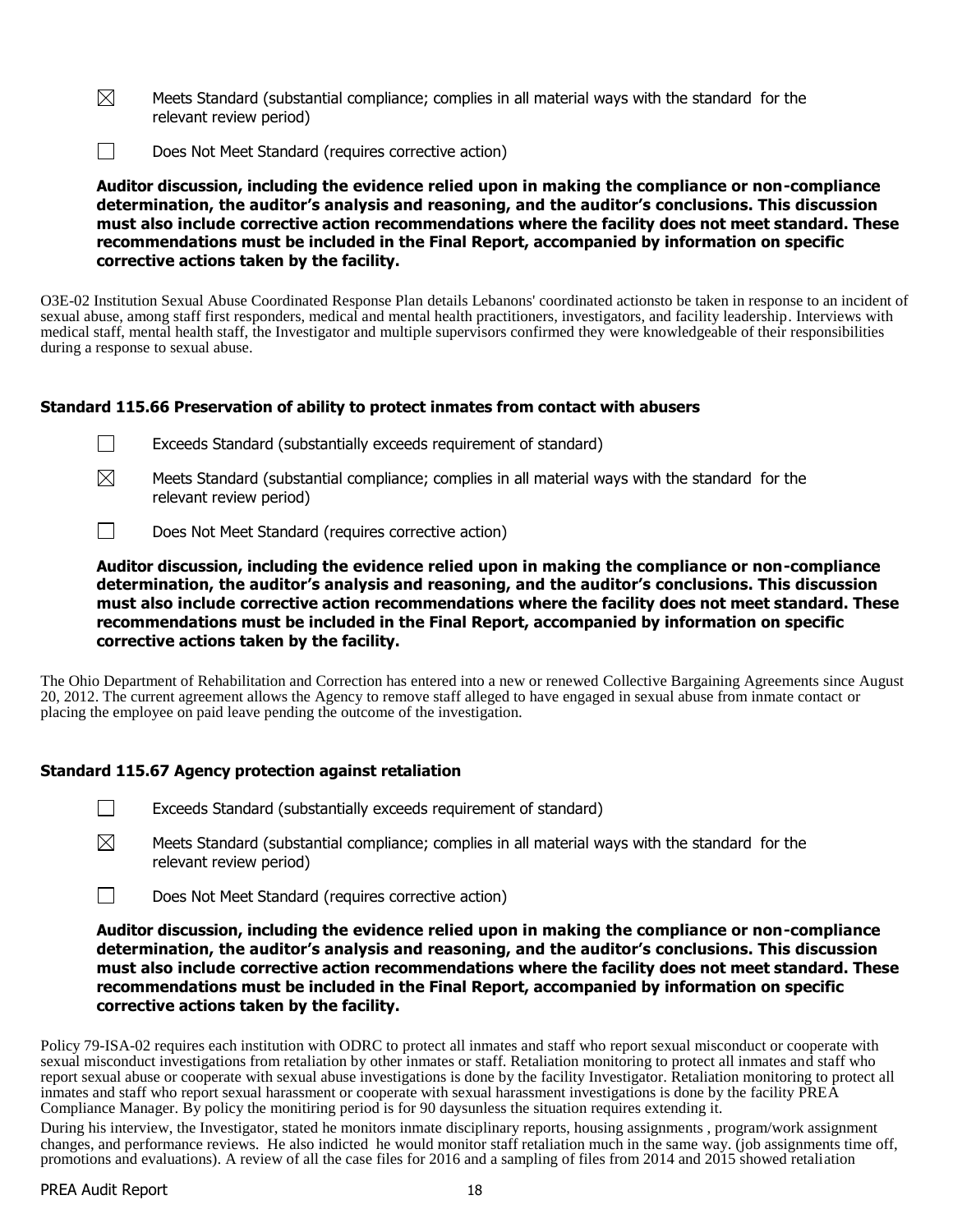monitoring for all substantiated and unsubstantiated cases.

The PREA Compliance Manager during his interview confirmed he also monitors evaluations, housing assignments, bed assignments and disciplinay reports when looking at inmates requiring monitoring for sexual harassment complaints. Staff monitoring would include his looking at job assignment, time off, overtime promotions and evaluations.

#### **Standard 115.68 Post-allegation protective custody**

 $\Box$ 

- $\boxtimes$ Meets Standard (substantial compliance; complies in all material ways with the standard for the relevant review period)
- $\Box$ Does Not Meet Standard (requires corrective action)

**Auditor discussion, including the evidence relied upon in making the compliance or non-compliance determination, the auditor's analysis and reasoning, and the auditor's conclusions. This discussion must also include corrective action recommendations where the facility does not meet standard. These recommendations must be included in the Final Report, accompanied by information on specific corrective actions taken by the facility.**

As previously noted in standard 115.43 policy 79-ISA-02 stipulates any use of segregated housing to protect an inmate who is alleged to have suffered sexual abuse is prohibited unless an assessment of all available alternatives has been made and a determination has been made that there is no available means of seperation from likely abuser (no longer than 24 hours). This policy was confirmmed during the interviews with the Warden and the Segregation Supervisor.According to them if it did occur they prisoners would have access to: programs; privileges; and education. There has been no case where segregation was used to place inmates at high risk of victimization in the last12 months.

The auditor observed and confirmed no offenders were in protective custody for protection from sexual abuse during the tour of the segregation unit.

#### **Standard 115.71 Criminal and administrative agency investigations**

 $\boxtimes$ Exceeds Standard (substantially exceeds requirement of standard)

- $\Box$ Meets Standard (substantial compliance; complies in all material ways with the standard for the relevant review period)
- $\Box$ Does Not Meet Standard (requires corrective action)

**Auditor discussion, including the evidence relied upon in making the compliance or non-compliance determination, the auditor's analysis and reasoning, and the auditor's conclusions. This discussion must also include corrective action recommendations where the facility does not meet standard. These recommendations must be included in the Final Report, accompanied by information on specific corrective actions taken by the facility.**

Investigations are conducted on every sexual abuse allegation made at Lebanon. Allegations are all initially considered criminal until the Ohio State Patrol makes the determination that the facts/eveidence does not support a crime. At that time the facility Investigator conducts an administrative investigation. The auditor reviewed the training records of both the facility investigators and the attendance of training by the OSP Investigator. As noted in standard 115.34 each has received the specialized training required. The Lebanon Investigator informed the auditor that the credibility of an alleged victim, suspect, or witness is assessed on an individual basis and not determined by the person's status as an inmate or staff member. He lets the facts and evidence be the determinig factor. Neither the OSP Investigator or the facility Investigator require an inmate who alleges sexual abuse to submit to a polygraph examination or other truth-telling device as a condition for proceeding with any sexual abuse investigation. They both stated that the investigative process involves gathering and preserving direct and circumstantial evidence, including any available physical and DNA evidence and any available electronic monitoring data, interviews with alleged victims, suspected perpetrators, and witnesses, and also includes reviewing any prior complaints and reports of sexual abuse involving the suspected perpetrator. The departure of the alleged abuser or victim from the employment or control of the facility or agency does not provide a basis for terminating any investigation.

The auditor looked at case files for for 2014, 2015 and 2016 the last twelve months. During the last 12 months there were 27 PREA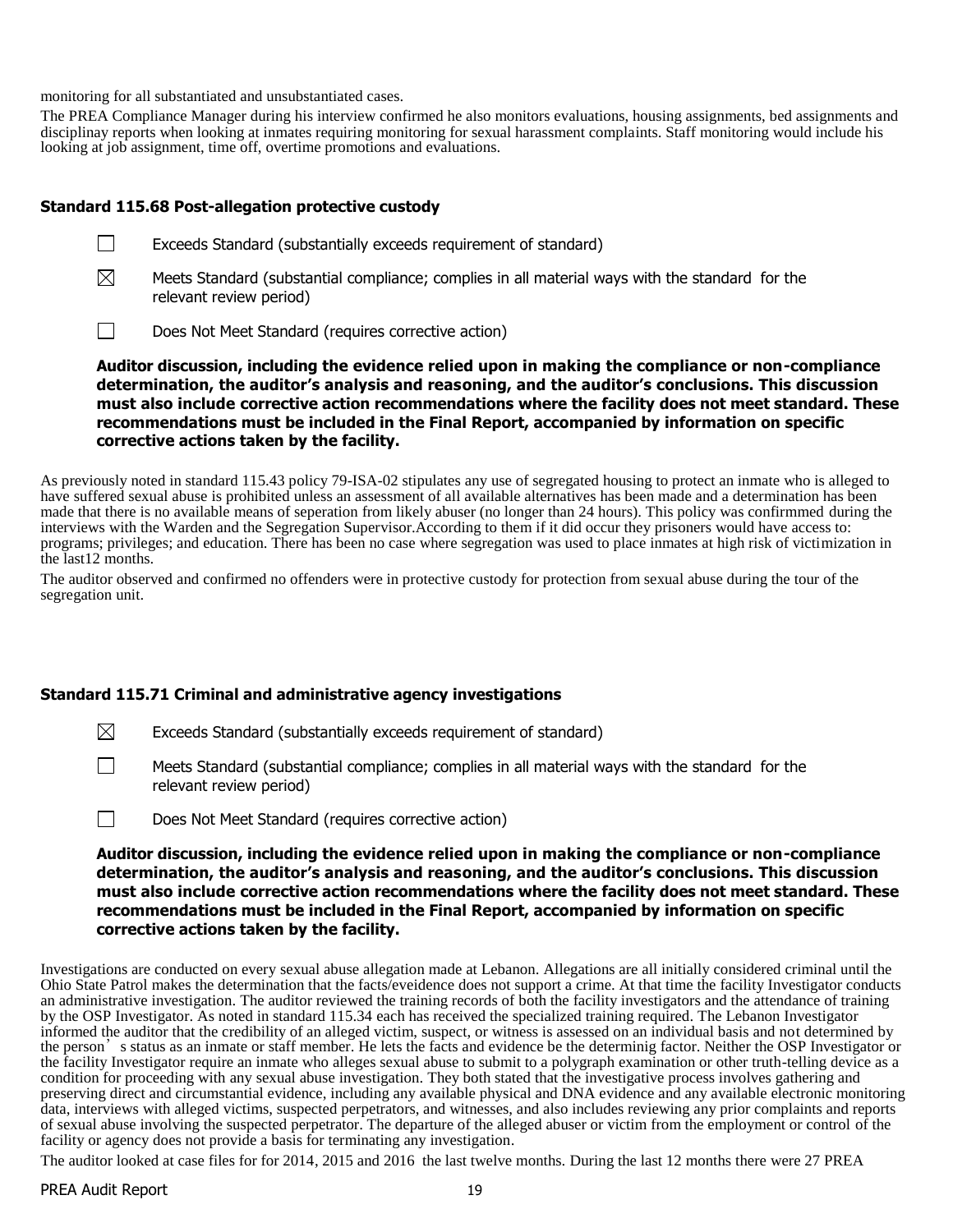investigations conducted at Lebanon during the last 12 months. The OSP determined in all but one (1) case, elements of a crime did not exist so the cases received an administrative investigation at the facility.There were seven (24) sexual abuse allegations. Five allegations (5) involving staff and nineteen (19) involving other inmates. Eighteen (18) of the nineteen inmates on inmate cases were unsubstantiated, one (1) case unfounded . Of the five cases involving staff, three (3) cases against staff were determined unfounded and two (2) were unsubstantiated. The facility conducted two (2) sexual harasmment investigations during the last 12 months. Each of the two cases involved allegations against other inmates and both were unsubstantiated. There was also an allegation of retaliation that was investigated and it was determined to be unfounded.

# **Standard 115.72 Evidentiary standard for administrative investigations**

| Exceeds Standard (substantially exceeds requirement of standard) |  |  |
|------------------------------------------------------------------|--|--|
|                                                                  |  |  |

- $\boxtimes$ Meets Standard (substantial compliance; complies in all material ways with the standard for the relevant review period)
- $\Box$ Does Not Meet Standard (requires corrective action)

**Auditor discussion, including the evidence relied upon in making the compliance or non-compliance determination, the auditor's analysis and reasoning, and the auditor's conclusions. This discussion must also include corrective action recommendations where the facility does not meet standard. These recommendations must be included in the Final Report, accompanied by information on specific corrective actions taken by the facility.**

79-ISA-02 Prison Sexual Misconduct Reporting, Response, Investigation, and Prevention of Retaliation, imposes a standard of preponderance of the evidence for determining whether or not allegations of sexual abuse or sexual harassment are substantiated. This is also documented through the Specialized Investigation Training lesson plan. The interviews with the facility and OSP investigators confirm compliance with the policy and standard.

#### **Standard 115.73 Reporting to inmates**

- $\Box$ Exceeds Standard (substantially exceeds requirement of standard)
- $\boxtimes$ Meets Standard (substantial compliance; complies in all material ways with the standard for the relevant review period)

 $\Box$ Does Not Meet Standard (requires corrective action)

**Auditor discussion, including the evidence relied upon in making the compliance or non-compliance determination, the auditor's analysis and reasoning, and the auditor's conclusions. This discussion must also include corrective action recommendations where the facility does not meet standard. These recommendations must be included in the Final Report, accompanied by information on specific corrective actions taken by the facility.**

79-ISA-02 Prison Sexual Misconduct Reporting, Response, Investigation, and Prevention of Retaliation require that all inmates who make an allegation that they have suffered sexual abuse in an agency facility must be informed in writing as to whether the allegation has been determined to be substantiated, unsubstantiated, or unfounded following upon completion of the investigation by the agency including the OSP. Notications were made in accordance with this policy.

These policies further requires that following an inmate's allegation that a staff member has committed sexual abuse against the inmate, the facility subsequently informs the inmate (unless the agency has determined that the allegation is unfounded) whenever the employee is on his unit, no longer employed in the facility or if the employee was indicted or charged. There were no cases involving this conduct requiring this type notification within the last 12 months.

The determination of the investigative outcome is delivered to the prisoner by the facility Investigator and made part of the case record.

# **Standard 115.76 Disciplinary sanctions for staff**

Exceeds Standard (substantially exceeds requirement of standard)

 $\Box$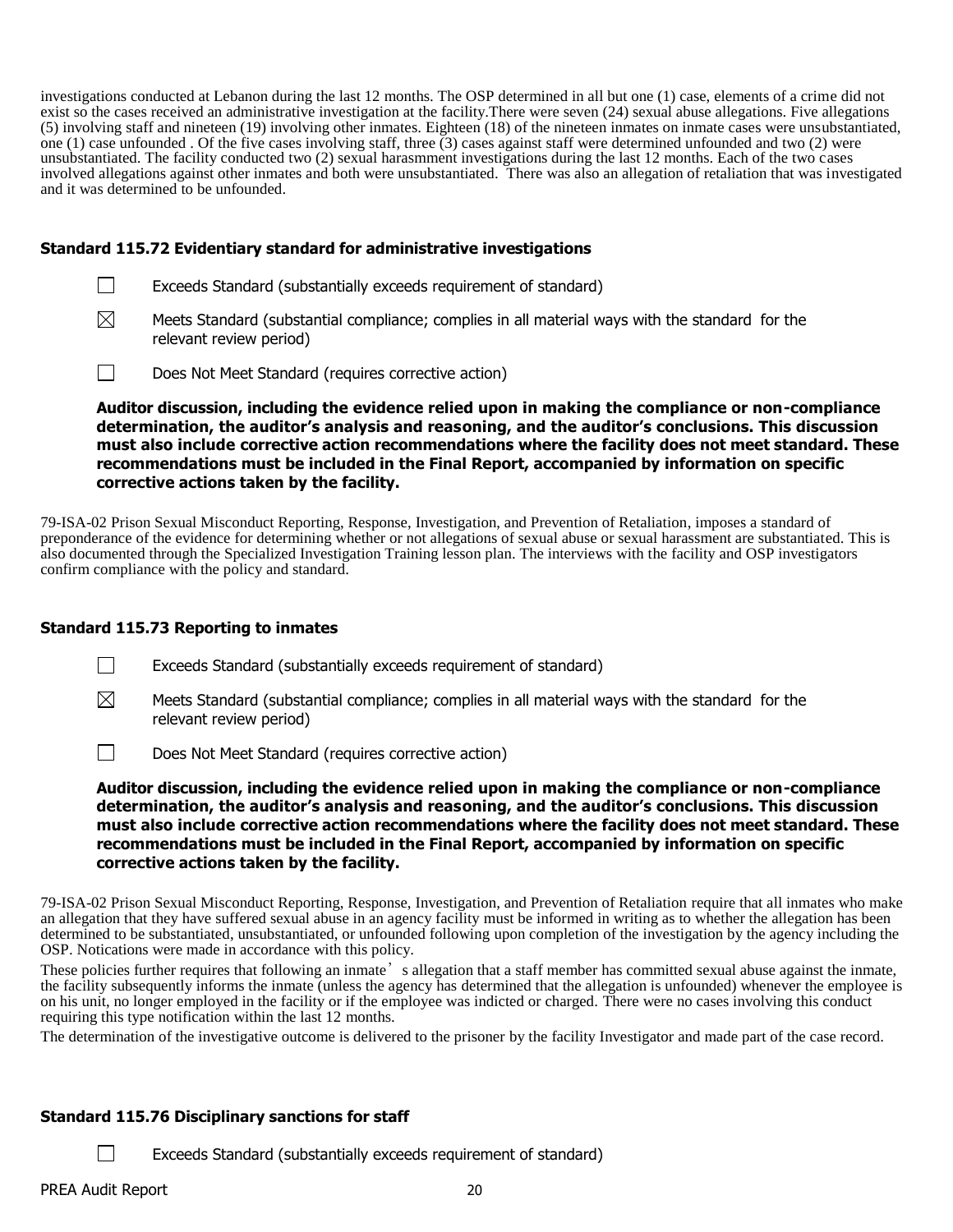- $\boxtimes$ Meets Standard (substantial compliance; complies in all material ways with the standard for the relevant review period)
- $\Box$ Does Not Meet Standard (requires corrective action)

**Auditor discussion, including the evidence relied upon in making the compliance or non-compliance determination, the auditor's analysis and reasoning, and the auditor's conclusions. This discussion must also include corrective action recommendations where the facility does not meet standard. These recommendations must be included in the Final Report, accompanied by information on specific corrective actions taken by the facility.**

The Standards of Employee Conduct 31-SEM-02, Unauthorized Relationships 31-SEM-07 and Prison Rape Elimination 79-ISA-01 requires that ODRC staff are subject to disciplinary sanctions up to and including termination for violating the agency's sexual abuse or sexual harassment policies. Sexual misconduct with offenders and harassing and retaliating against an offender or another individual for participating in an official investigation is a violation where dismissal is recommended.

No staff member has been terminated or disciplined for any violation of the agency zero tolerance sexual abuse policy during the last twelve months.

# **Standard 115.77 Corrective action for contractors and volunteers**

- $\Box$ Exceeds Standard (substantially exceeds requirement of standard)
- $\boxtimes$ Meets Standard (substantial compliance; complies in all material ways with the standard for the relevant review period)
- $\Box$ Does Not Meet Standard (requires corrective action)

**Auditor discussion, including the evidence relied upon in making the compliance or non-compliance determination, the auditor's analysis and reasoning, and the auditor's conclusions. This discussion must also include corrective action recommendations where the facility does not meet standard. These recommendations must be included in the Final Report, accompanied by information on specific corrective actions taken by the facility.**

The auditor conducted one contractor and two volunteer interviews at Lebanon during the site visit. All three indicated they were informed during their training of the agency zero tolerance policy and the consequences for any violation prior to entering th facility. The auditor reviewed their training records which showed that they had recieved this training information. Recruitment and Supervision of Volunteers 71-SOC-01, Prison Rape Elination 79-ISA-01, and Standards of Conduct Volunteers, Contractors and Volunteers Training requires that any contractor or volunteer who engages in sexual abuse be removed from the facility and reported to law enforcement agencies, unless the activity was clearly not criminal, and to relevant licensing bodies.

No volunteer or contractor has been terminated or disciplined for any violation of the agency zero tolerance sexual abuse policy during the last twelve months .

#### **Standard 115.78 Disciplinary sanctions for inmates**

- Exceeds Standard (substantially exceeds requirement of standard)
- $\boxtimes$ Meets Standard (substantial compliance; complies in all material ways with the standard for the relevant review period)



 $\Box$ 

Does Not Meet Standard (requires corrective action)

**Auditor discussion, including the evidence relied upon in making the compliance or non-compliance determination, the auditor's analysis and reasoning, and the auditor's conclusions. This discussion must also include corrective action recommendations where the facility does not meet standard. These recommendations must be included in the Final Report, accompanied by information on specific corrective actions taken by the facility.**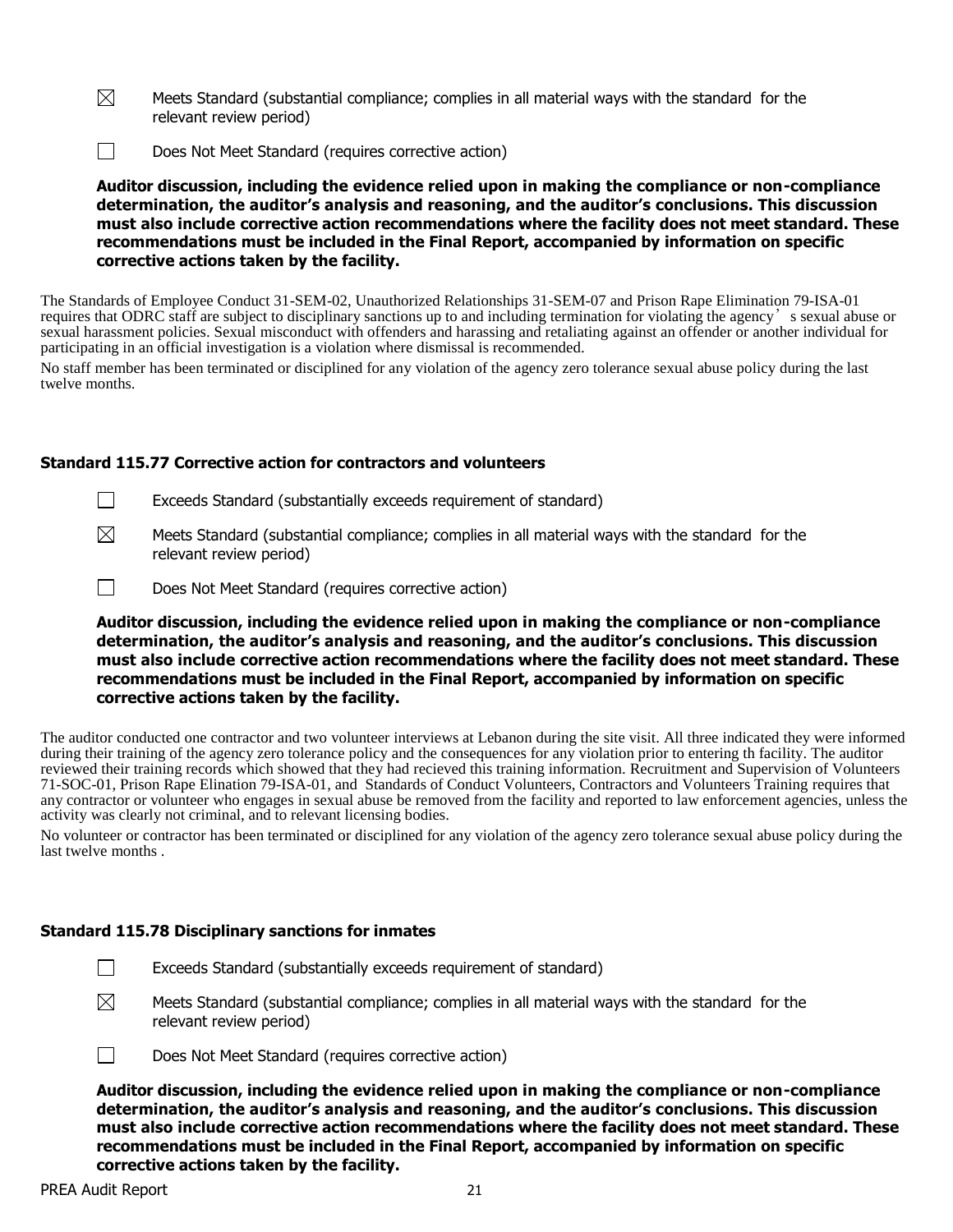56-DSC-01Inmate Disciplinary Process and 79-ISA-02 Prison Sexual Misconduct Reporting, Response, Investigation, and Prevention of Retaliation detail administrative and criminal sanctions for inmates guilty of sexual abuse and sexual harassment. All inmates at Lebanon are subject to disciplinary sanctions following an administrative finding that the offender engaged in offender on offender sexual abuse or following a criminal finding of guilt for offender on offender sexual abuse. The sanctions would be commensurate with the nature and circumstances of the abuse committed, the offender's disciplinary history, and the sanctions imposed for comparable offenses by other offenders with similar histories, and consider whether an offender's mental disabilities or mental illness contributed to his behavior. Special considerations are required for offenders charged with or suspected of a disciplinary infraction who are developmentally disabled or mentally ill to determine if the disability or illness contributed to the behavior when determining what type of sanction should be imposed.

# **Standard 115.81 Medical and mental health screenings; history of sexual abuse**

- $\Box$ Exceeds Standard (substantially exceeds requirement of standard)
- ⊠ Meets Standard (substantial compliance; complies in all material ways with the standard for the relevant review period)
- $\Box$ Does Not Meet Standard (requires corrective action)

**Auditor discussion, including the evidence relied upon in making the compliance or non-compliance determination, the auditor's analysis and reasoning, and the auditor's conclusions. This discussion must also include corrective action recommendations where the facility does not meet standard. These recommendations must be included in the Final Report, accompanied by information on specific corrective actions taken by the facility.**

79-ISA-02 Prison Sexual Misconduct Reporting, Response, Investigation, and Prevention of Retaliation, PREA Risk Assessments and Accomodation Strategies require that anytime an inmate discloses or anytime it is noted somewhere in the inmate record that he has experienced prior sexual victimization, whether it occurred in an institutional setting or in the community, the individual is offered a follow-up meeting with a medical or mental health practitioner within 14 days of the assessment.The auditor interviewed two staff members responsible for inmate risk assessment at Lebanon. Both of them of them indicated that they follow both policies and offered documentation showing it was offered to inmates disclosing prior victimization The auditor also interviewed four inmates who had dislosed prior victimization and each had indicated that they were offered intervention services with mental health.

If the risk assessment or other information made available denotes that the inmate had previously perpetrated sexual abuse, whether it occurred in an institutional setting or in the community, staff offeres a follow-up meeting with a mental health practitioner within 14 days of the intake screening as well.

These two policies also mandate that all information related to sexual victimization or abusiveness that occurred in an institutional setting is strictly limited to medical and mental health practitioners and other staff, as necessary, to inform treatment plans and security and management decisions, including housing, bed, work, education, and program assignments, or as otherwise required by Federal, State, or local law. Interviews conducted with medical staff and mental health practitioners confirmed information is password protected and shared only on a need to know basis.

#### **Standard 115.82 Access to emergency medical and mental health services**

- $\Box$ Exceeds Standard (substantially exceeds requirement of standard)
- $\boxtimes$ Meets Standard (substantial compliance; complies in all material ways with the standard for the relevant review period)

 $\Box$ Does Not Meet Standard (requires corrective action)

**Auditor discussion, including the evidence relied upon in making the compliance or non-compliance determination, the auditor's analysis and reasoning, and the auditor's conclusions. This discussion must also include corrective action recommendations where the facility does not meet standard. These recommendations must be included in the Final Report, accompanied by information on specific corrective actions taken by the facility.**

Suicide Prevention 67-MNH-09, 79-ISA-02 Prison Sexual Misconduct Reporting, Response, Investigation, and Prevention of Retaliation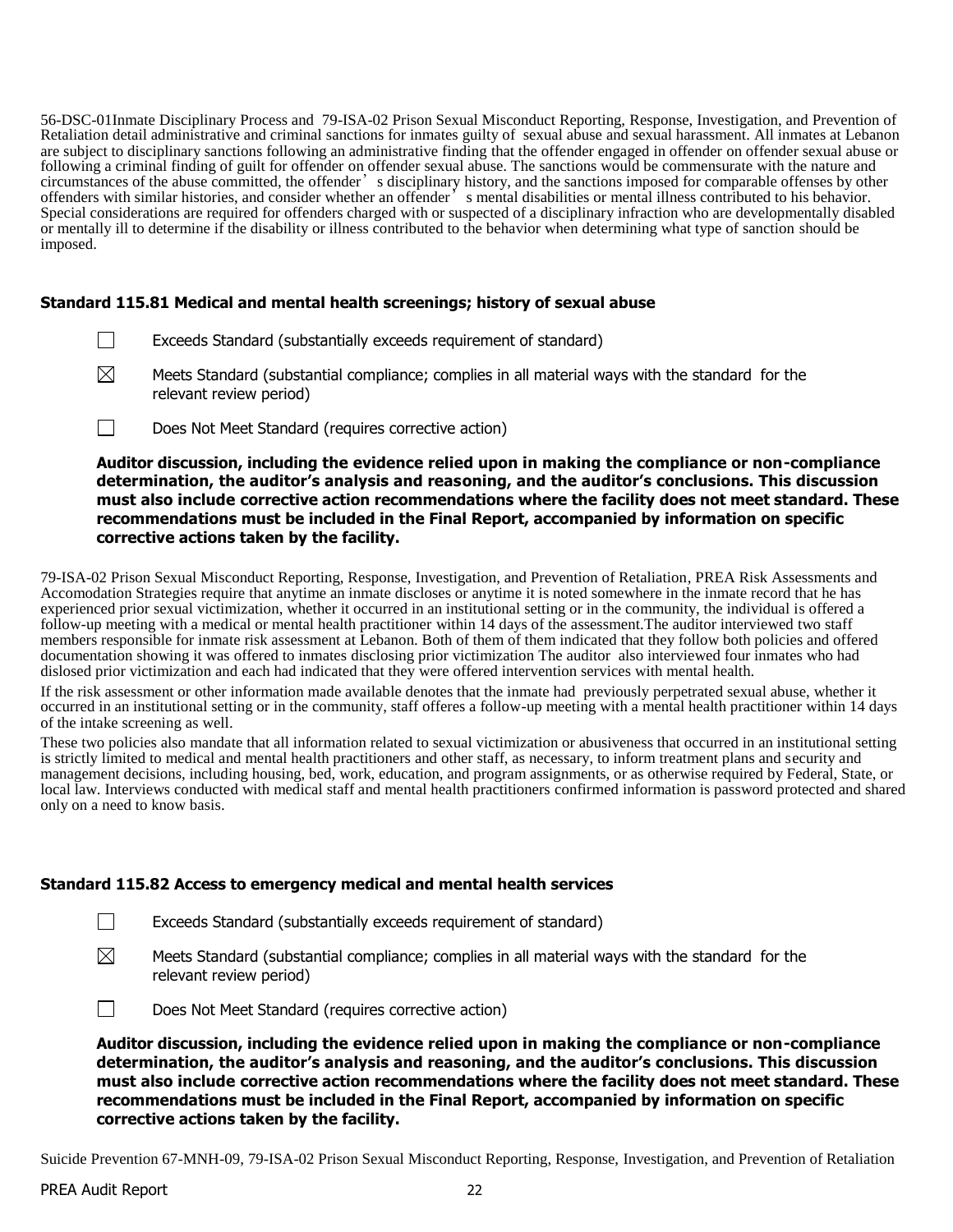and Medical Care Guidelines for Sexual Conduct or Recent Sexual Abuse B-11 requires victims of sexual abuse receive timely, unimpeded access to emergency medical treatment and crisis intervention services, the nature and scope of which are determined by medical and mental health practitioners according to their professional judgment in accordance with policies.

The interview with the medical pratitioner indicated no forensic exams are performed at the Unit. Prisoners requiring this exam at sent to Atrium Medical Center in the community. Prophylactic treatment for sexually transmitted diseases is offered to victims of sexual abuse. She further indicated, in her review that the medications are usually started at the hospital and continued at the Unit.Treatment services provided to every victim is performed without financial cost and regardless of whether the victim names the abuser or cooperates with any investigation arising out of the incident.

Interviews with staff first responders confirmed they understood the role of the first responder including taking actions to protect the victim and then notifying the shift supervisor. Upon an allegation of sexual abuse, the Shift Supervisor begins the notifications which include medical and mental health services. During the last 12 month there were no prisoner sent out for a forensic examinarion.

# **Standard 115.83 Ongoing medical and mental health care for sexual abuse victims and abusers**

- Exceeds Standard (substantially exceeds requirement of standard)
- ⊠ Meets Standard (substantial compliance; complies in all material ways with the standard for the relevant review period)
- П Does Not Meet Standard (requires corrective action)

#### **Auditor discussion, including the evidence relied upon in making the compliance or non-compliance determination, the auditor's analysis and reasoning, and the auditor's conclusions. This discussion must also include corrective action recommendations where the facility does not meet standard. These recommendations must be included in the Final Report, accompanied by information on specific corrective actions taken by the facility.**

Mental Health Screening and Mental Health Classifications 67-MNH-02, Mental Health Treatment 67-MNH-15 and 79-ISA-02 Prison Sexual Misconduct Reporting, Response, Investigation, and Prevention of Retaliatione Prisons PREA Plan requires any prisoner during his risk screening indicates he has experienced prior sexual victimization, whether it occurred in an institutional setting or in the community, staff shall ensure the offender is offered a follow-up meeting with a medical or mental health practitioner within 14 days of the intake screening. The Policies also requires if the screening indicates an offender has previously perpetrated sexual abuse, whether it occurred in an institutional setting or in the community, staff shall ensure the offender is offered a follow-up meeting with a mental health practitioner within 14 days of the intake screening. Services are offered at no cost wheter the inmate cooperates with the investigation or not.

The interviews with the Nurse and Mental Health staff and interviews with 4 inmates indicating prior victimization upon arrival to Lebanon who indicated they were offered mental health refereals demonstrate compliance. All three of them indicated they did not take advantage of the offer.

#### **Standard 115.86 Sexual abuse incident reviews**

- $\Box$ Exceeds Standard (substantially exceeds requirement of standard)
- $\boxtimes$ Meets Standard (substantial compliance; complies in all material ways with the standard for the relevant review period)
- $\Box$ Does Not Meet Standard (requires corrective action)

**Auditor discussion, including the evidence relied upon in making the compliance or non-compliance determination, the auditor's analysis and reasoning, and the auditor's conclusions. This discussion must also include corrective action recommendations where the facility does not meet standard. These recommendations must be included in the Final Report, accompanied by information on specific corrective actions taken by the facility.**

Sexual Abuse Review Team 79-ISA-03 requires the Warden at Lebanon conduct an administrative review for all alleged sexual abuse and staff sexual harassment incidents, unless determined unfounded. His review team consists of the Deputy Warden for Operations, the Investigator, the PREA Compliance Manager, and Victim Support Person. When reviewing each incident the team review includes: a review of the circumstances of the incident; the name(s) of the person(s) involved; events leading up to and following the incident; a consideration of whether the actions taken were consistent with agency policies and procedures; consider whether the allegation or investigation indicates a need to change policy or practice to better detect, or respond to sexual abuse; consider whether the incident or allegation was motivated by race, ethnicity, gender identity, lesbian, gay, bisexual, transgender, or intersex identification, status, or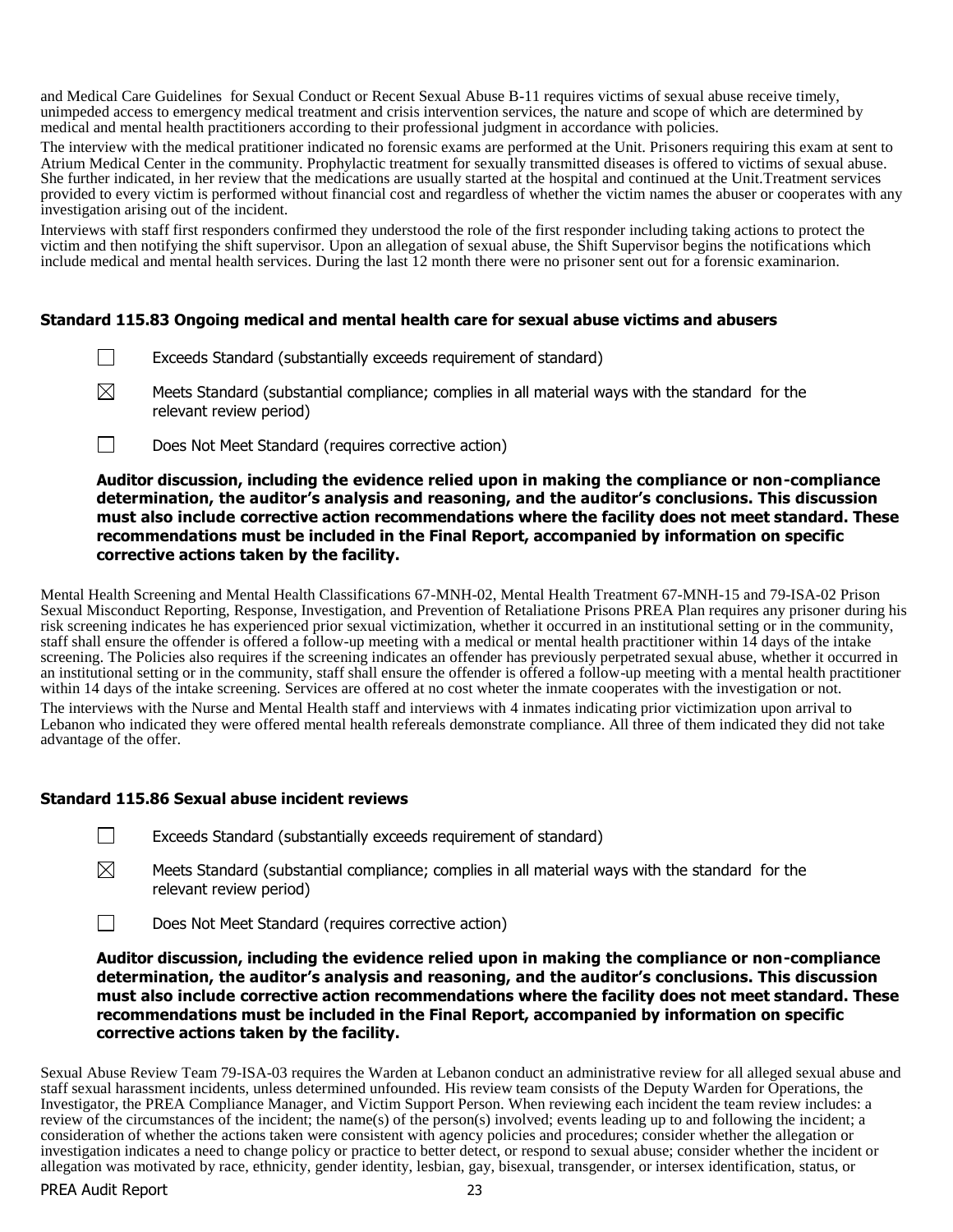perceived status, gang affliction, or was motivated or otherwise caused by other group dynamics at the facility; an examination of the area in the facility where the incident allegedly occurred to assess whether physical barriers in the area may enable abuse; an assessment of the adequacy of staffing levels in that area during different shifts; an assessment as to whether monitoring technology should be deployed or augmented to supplement supervision by staff; recommendations to the facility administrator and PREA Manager for improvements based on the above assessments.

The facility must implement recommendations of the review team that result from the review, or document the reasons for not doing so. Sexual abuse incident reviews were completed on twenty (24) cases determined unsubstantiated and founded. The three (3) unfounded cases were not formally reviewed. The administrative incident review team reports were included in the investigation files for review. The Warden and Incident Review Team Member interviews indicated that during their reveiws of each case all five elements including staffing, offender movements, area blind spots, review the incident area, building schedules, training records of the involved staff, and whether cameras enhancements could supplement supervision in the area were taken into account. The review of the case files and interviews with the Warden, member of incident review team member, along with the PREA Manager demonstrates compliance with the standard.

# **Standard 115.87 Data collection**

- $\Box$ Exceeds Standard (substantially exceeds requirement of standard)
- $\boxtimes$ Meets Standard (substantial compliance; complies in all material ways with the standard for the relevant review period)
- $\Box$ Does Not Meet Standard (requires corrective action)

**Auditor discussion, including the evidence relied upon in making the compliance or non-compliance determination, the auditor's analysis and reasoning, and the auditor's conclusions. This discussion must also include corrective action recommendations where the facility does not meet standard. These recommendations must be included in the Final Report, accompanied by information on specific corrective actions taken by the facility.**

Prison Rape Elimination 79-ISA-01 requires uniform data be collected for every incident of sexual abuse alleged to have occurred at any ODRC operated facility using a standardized instrument and set of definitions. This incident-based sexual abuse data is aggregated at least annually. The incident-based data collected must include information to provide data requests in the standardized instrument Survey of Sexual Violence 2012 (SSV) to the Department Of Justice. All available incident-based documents, including reports, investigation files, and sexual abuse incident reviews shall be maintained, reviewed, and collected as needed to complete the SSV.

ODRC and the PREA Coordinator aggregate this incident based sexual abuse data annually. The 2015 ODRC/-01PREA Annual Report is available for review on the agency's website. The auditor reviewed the 2014 SSV, 2015 SSV and annual report as part of the audit process.

#### **Standard 115.88 Data review for corrective action**

- $\Box$ Exceeds Standard (substantially exceeds requirement of standard)
- $\boxtimes$ Meets Standard (substantial compliance; complies in all material ways with the standard for the relevant review period)
- $\Box$ Does Not Meet Standard (requires corrective action)

**Auditor discussion, including the evidence relied upon in making the compliance or non-compliance determination, the auditor's analysis and reasoning, and the auditor's conclusions. This discussion must also include corrective action recommendations where the facility does not meet standard. These recommendations must be included in the Final Report, accompanied by information on specific corrective actions taken by the facility.**

Prison Rape Elimination 79-ISA-01requires the agency review incident-based sexual abuse data in order to assess and improve the effectiveness of the sexual abuse prevention, detection, and response policies, procedures, and training by: identifying problematic areas, taking corrective action on an ongoing basis and preparing an annual report of findings and corrective actions for each unit, as well as ODRC as a whole.